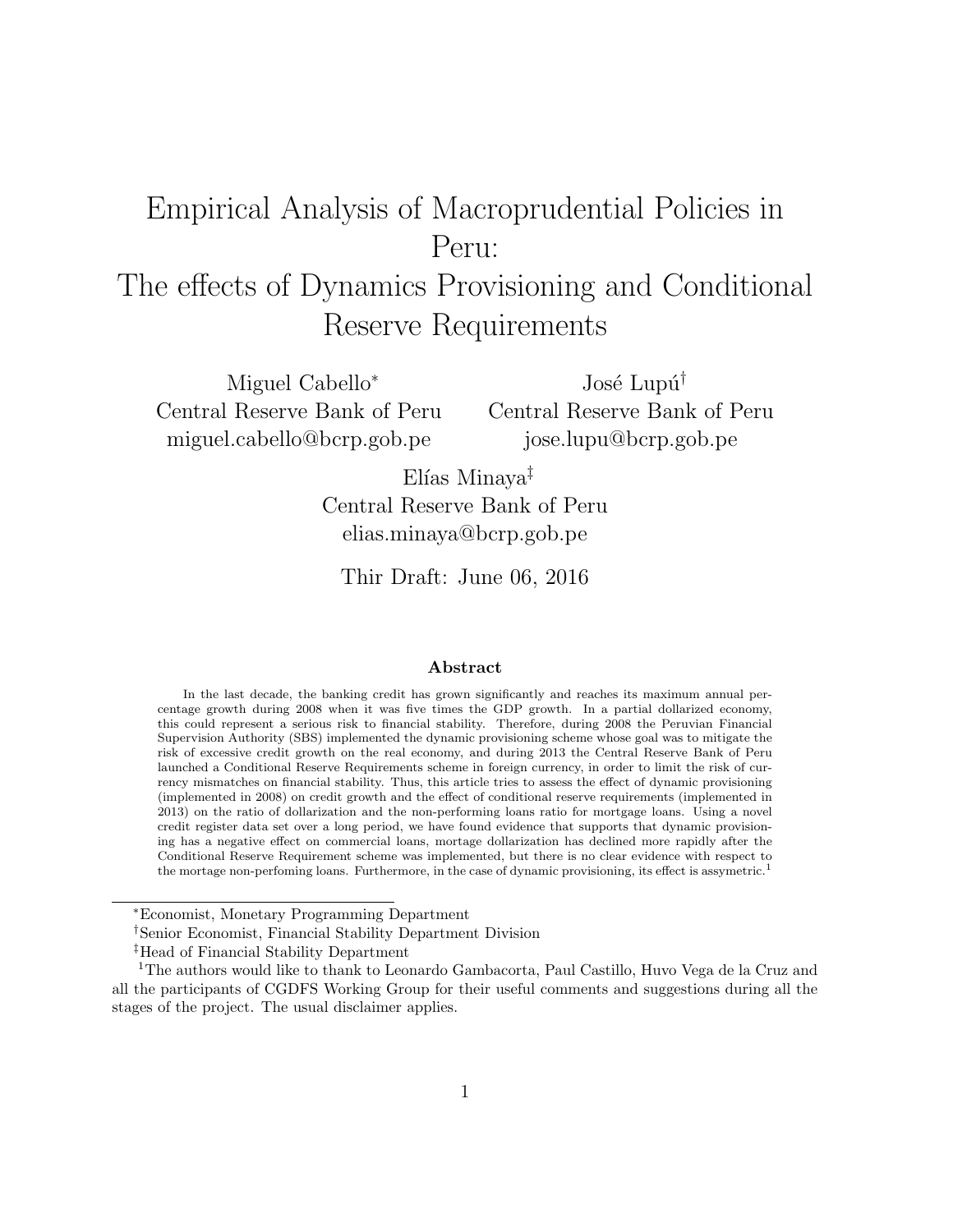## 1 Introduction

This article tries to quantify the effect of dynamic provisioning in an economy with a banking system that operates with two currencies, such as the Peruvian economy, where banks grant loan in domestic and foreign currency. High levels of credit dollarization represent a vulnerability of the banking system as a whole since an abrupt depreciation can produce a deterioration of the quality of bank assets due to the balance sheet effect on the partially dollarized non-financial private sector portfolio of assets and liabilities. Moreover, high levels of credit growth like those observed in 2008, with a maximum growth of 39% in october 2008 that was more than five times the growth of gross domestic product (GDP), could be accompained with more flexible credit conditions, which tend to reduce the asset quality. In this context, macroprudential policies were set up in Peru in order to reduce the procyclical behaviour of credit and the level of credit dollarization.

Dynamic provisioning constitutes one of the instruments of macroprudential policy that was implemented one year before the Central Bank of Peru reduced its interest rate policy to a very low level  $(1\%$  in 2009). [Jimenez, Ongena, Peydró and Saurina  $(2008)$ ] explored the effects of overnight rates and the stance of monetary policy on credit risktaking behavior. Their findings suggest that lower short-term interes rates previous to loan origination, cause a relaxation on bank lending standards, and banks grant loans to riskier clients (with a high default probability), complementing the traditional channels [see Bernanke, Gertler and Gilchrist (1996); Diamond and Rajan (2006)]. In this context, macroprudential policies try to limiting excessive borrowing and balance sheet expansion in order to preserve financial stability, in this sense it can be said that macroprudential policies complement monetary policy.

In Latin America, many countries have also established different instruments of macroprudential policy (see Figure.1). Colombian authorites introduced countercyclical reserve requirements during 2007-2008 to limit liquidity risk, marginal reserve requirements and a dynamic provisioning scheme in order to stabilize credit growth in late 2007, and liquidiy ratios in 2009 to limit liquidity risk (this measure was tightened in the end of 2011). In Mexico, dynamic provisioning was established in 2011, additionally limits on exchange rate risk were established (in 1997) and limits to banks' derivatives position (2001).

Despite the impressive advances regarding policy application and theoretical rationalization of several macroprudential instruments such as Loan to Value (LTV), Debt to Income (DTI) and others, there is not ample research on measuring and quantifying their effects on banking asset dynamics, specifically on credit dynamics.

The goal of this document is to analyze the effects of two types of macroprudential tools, dynamic provisioning and conditional reserve requirements, on credit growth. To do this,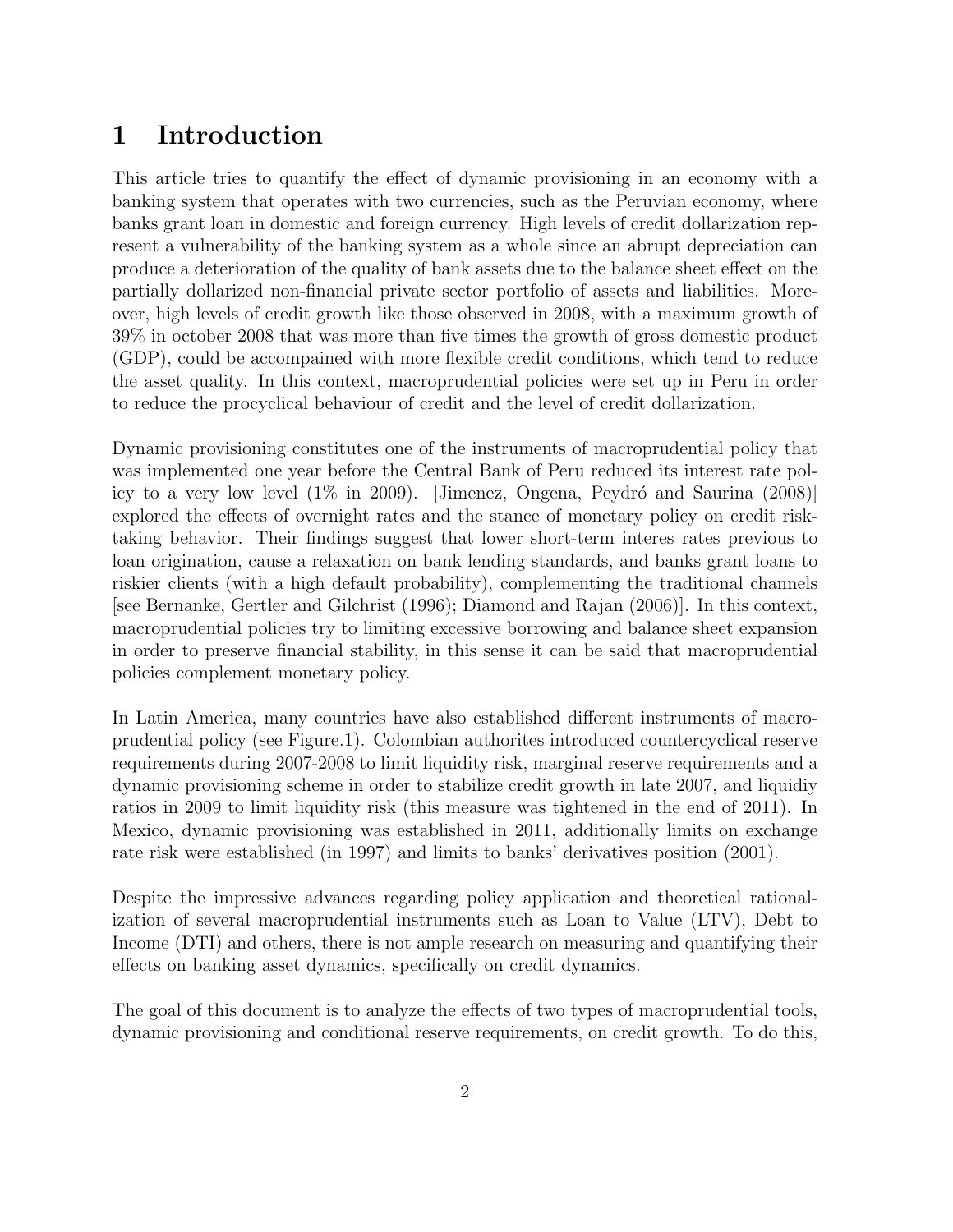we employ a novel credit register data set over a long period of time (2004-2014), which contains information about loan outstading at a micro level (bank-debtor level). We find that dynamic provisioning exhibits a negative and significant relationship with credit growth of corporate sector, however its magnitude is small, in line with other works such as [Saurina, et al (2013)]. Regarding reserve requirements on FX loans, specifically on FX mortage loans, the evidence shows that its effects on mortage dollarization were negative and statistically significant. But, in the case of the non-performing loans rate, the evidence presents mixed results.

This article is organized as follows: section 2 presents a brief literature review; section 3 shows the recent trends in credit dynamics at an aggregate level; section 4 describes our data set and variables that were used; section 5 documents our empirical strategy and results; and, finally, section 6 presents a brief summary of our findings and points out a future research agenda.

#### 2 Literature Review

The Global Financial Crisis, caused by the collapse of the sub-prime mortage market, puts on the agenda the need to develop the financial regulatory framework from one oriented to screen its individual banking solvency to another with a more macro-perspective, which seeks to alleviate systemic risk. [Hanson, Kashyap and Stein (2010)] stated that a micro-prudential regulation seeks to restore individual capital ratio (when a negative shock danpens it), and it is not concerned with how a bank could achieve it. What 2008's Financial Crisis proved was that it is easier to shrink the balance sheet (sell assets) than increase equity.

According to Hanson et.al, when a negative shock affects not only one bank, but many; shrinking assets leads to fire sales and has a negative impact on other banks' balance sheets, which drives the whole system to a collapse. Therefore, they suggest that a macro-prudential regulation is necessary in order to alleviate the social costs imposed by fire sales and shrinking assets. On the contrary, [Brunnermeier and Sannikov, (2013)] show that endogenous risk and leverage lead to an unstable economy regardless of the level of aggregate risk. Also, they state that macro-prudential policies could reduce the likelihood of crisis episodes, at the cost of welfare reduction. Nevertheless, in light of recent episodes on financial markets, a small loss of welfare due to the application of macroprudential measures could be preferred to large welfare losses related to financial meltdown.

Shin (2010) states that in good times, asset prices tend to rise, leading to an incre-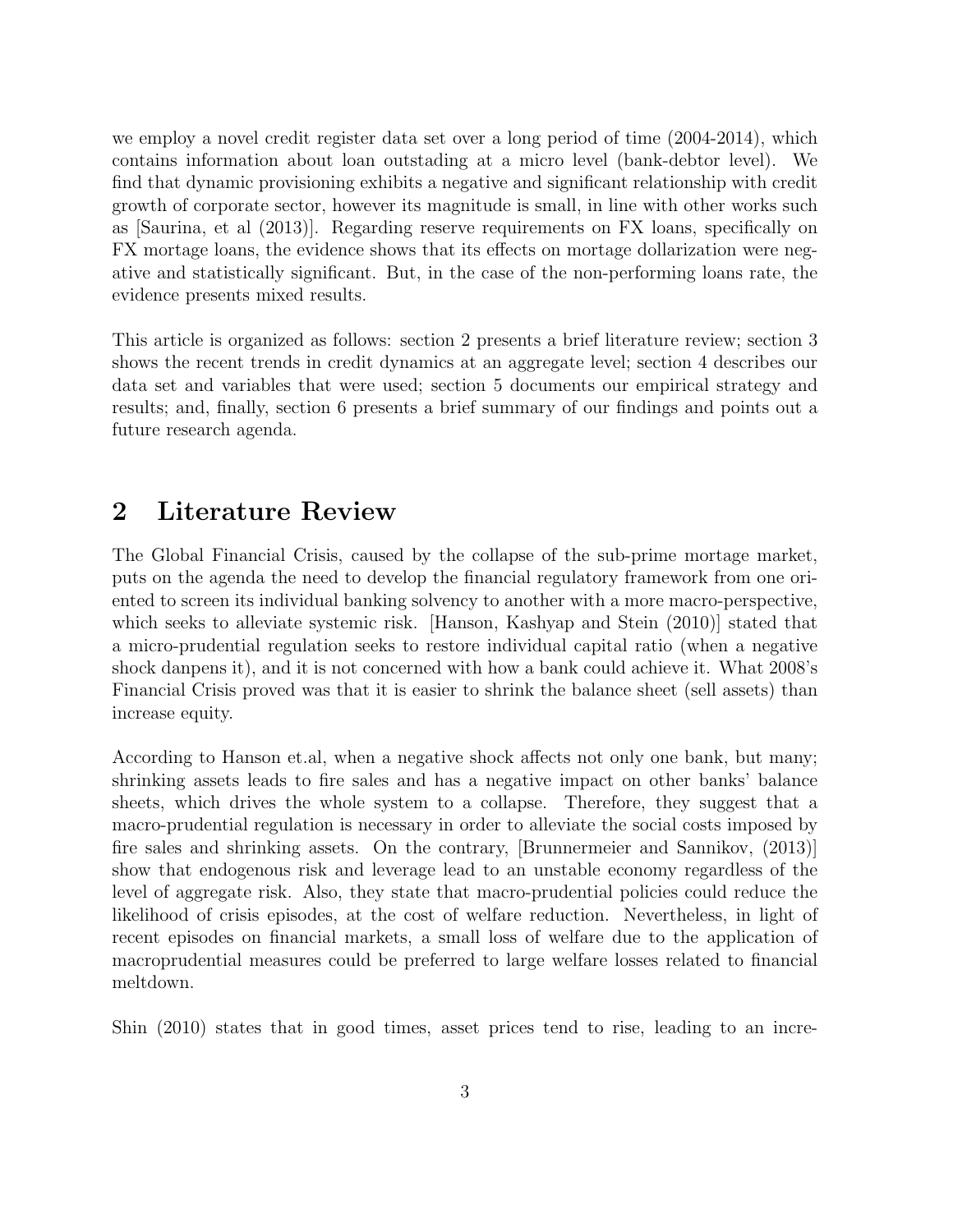ment on credit risk. Thus, banks need to attract funding, both domestic and foreign. This provokes a jump in the banking leverage ratio, and banks tend to rely on non-core liabilities, which causes foreign exchange and maturity missmatches. Therefore, when external liquidity becomes scarce, banks contract their balance sheet dramatically and could provoke a negative spiral process of asset prices and net worth.

The recent financial crisis, caused by the collapse of the sub-prime mortage sector in the USA, made evident that prior regulation framework, based on a microprudential approach, failed to maintain the stability of the financial system [Hanson, Kashyap and Stein (2011); Brunnermeier, Crockett, Goodhart, Persuad and Shin (2009); French, et al. (2010)]. The traditional approach to financial regulation was based on banks financing themselves with government-insured deposits, preventing runs [Diamond and Dyvig (1983)] while making banks more prone to take excessive risks. So, prior financial regulation sought to reduce the probability of the deposit insurer bearing losses.

According to [Hanson, Kashyap and Stein], microprudential regulation tried to maintain the capital ratio above a minimun requirement, giving incentives to bank managers to internalize the costs of excessive risk taking. However, the Global Financial Crisis proved that this mechanism was not enough to prevent the collapse of financial markets. Authors argued it was easier to shrink assets than raise equity in order to restore capital ratio requirements due to the debt-overhang hypothesis. According to it, banks cannot raise equity in bad times because its value serves to absorb losses or to repay more senior creditors; on the other hand, in good times debt-overhang is not an issue, but raising new equity is more costly than taking short-term debt. Therefore, a massive balance sheet shrinkage, in response to a common shock, leads to the collapse of credit and financial markets. Thus, a macroprudential approach is needed, whose goal is to maintain the stability not only of an individual bank, but of the whole system. In order to achieve financial stability, its instruments need to prevent shrinking balance sheet effects through time-varying capital requirements, contingent capital, and provide incentives to reduce excessive exposure to short-term liabilities.

In more applied work, [Claessens, Ghosh and Mihet (2014)] explored how effective macroprudential policies have been in many emerging and advanced countries. Using a panel data set, which covers 48 countries and 2 800 banks from 2000 to 2010, and controlling for endogeneity<sup>2</sup>; they found that macropudential measures aimed at restraining borrowers' behavior and limiting banking balance sheet growth, such as Loan to Value (LTV), Debt to Income (DTI) or Reserve Requirements (RRs), have a negative and relevant effect on risky asset growth. On the contrary, measures that encourage banks to build-up liquidity buffers, such as dynamic provisioning, exhibit less relevant effects. The results are the

<sup>&</sup>lt;sup>2</sup>A country could adopt not only macro-prudential policies to deal with systemic risk.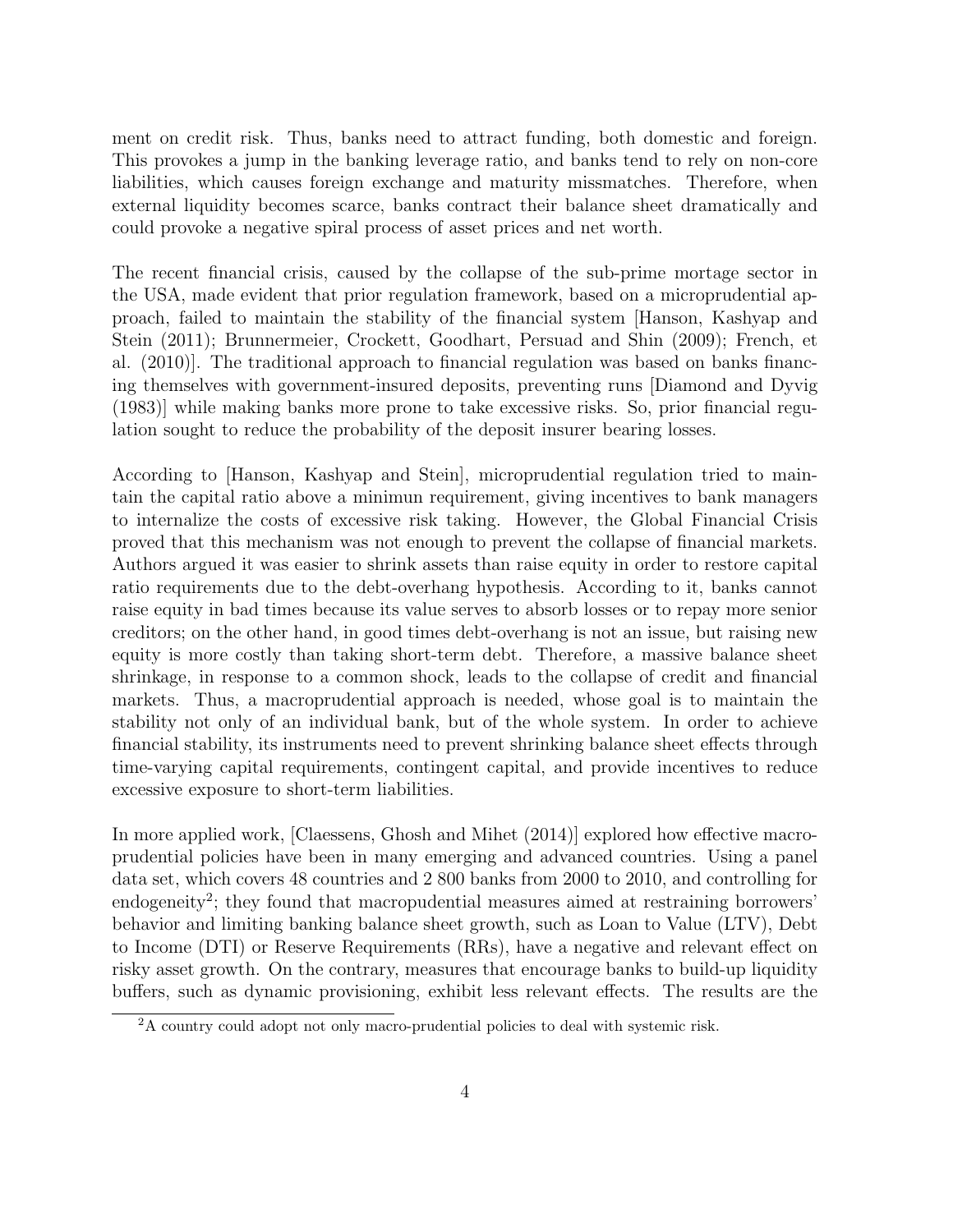same if we split the sample between advanced and emerging economies; but measures to limit borrowing are more effective reducing asset growth in advanced economies than measures that reduce avalaible funds.

In line with this work, [Cerutti, Claessens and Laeven (2015)] report a recent IMF survey about usage of macroprudential policies, among 119 countries over the 2000-2013 period, and their effects. They conclude that macroprudential policies are used more in emerging countries, specially foreign exchange related policies, but borrower-based policies are preferred in advanced economies. Also, the effects of borrower-based measures are higher than other macroprudential policies. Dynamic provisioning, used almost exclusively in emerging economies, and counter-cyclical requirements have negative effects on overall credit growth. Additionally, they find evidence of asymmetric effects of macroprudential policies: these measures work better on boom periods than during the bust phase.

On the other hand, [Drehmann and Gambacorta (2012)] explored the effects of Basel III countercyclical capital buffers through a counterfactual exercise, using information from 772 European banks between 1998 and 2009. The methodology calculated the additional capital requirements if the Basel III regime would have been placed since 1986. Then, this additional requirement is put on a lending equation, controlling for macroeconomic factors and banking characteristics, and they find that additional capital buffers could have helped to reduce credit growth during booms (the cumulative reduction in the supply of credit over the period 1986 to 2007 would have been around 18 percent).

For emerging markets, [Bruno and Shim (2014)] analized the effects of macropudential and capital flow policies on credit growth across 12 Asia-Pacific countries between 2004 and 2013. The document examined 177 domestic macroprudential policies, such as LTV or DTI measures, and 152 capital flow management policies. Authors found that banking and bond market flow management policies have a negative impact on banking inflows and bond inflows as well. Additionally, they find some evidence about spillover effects of these policies (for instance, bank inflow controls tend to increase international debt securities before 2007, and bond inflow controls increase cross-border bank lending and domestic bank credit after 2009). Regarding the interaction between monetary and macroprudential policies, authors suggest that macroprudential measures have a stronger effect if they reinforce the stance of monetary policy.

The well known work of [Jimenez, Ongena, Peydró and Saurina (2012)] analized the impact of the Spanish Dynamic Provisioning scheme on credit supply, using a Credit Register database of the Banco de España, in particular commercial and industrial loans (80 percent of total loans) granted to non-financial companies by commercial banks, savings banks and credit cooperatives, more than 100,000 firms and 175 banks in the database in any given year. In Spain, countercyclical provision is based on the comparison of the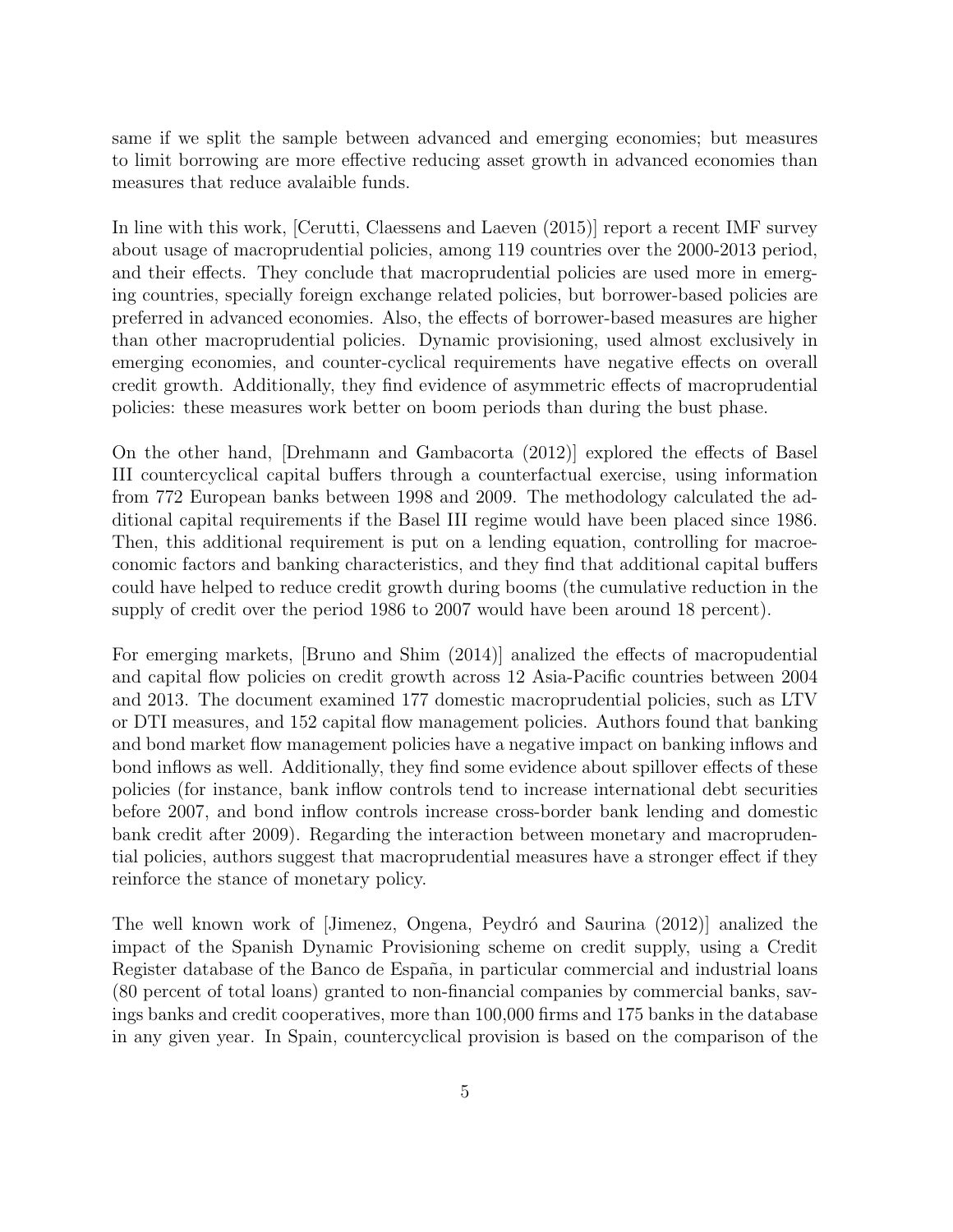average of specific provisions along the last lending cycle with the current specific provision, so in good (bad) times, when non-performing loans are low (high), specific provisions are low (high) in comparison with the average of the cycle provisions producing (drawing down) the dynamic provision funds, together with floor and ceiling values set for general loan loss provisions. To identify the impact on credit supply, authors analized three different samples: from 2000 to 2001; between 2004 and 2006; and from 2008 to 2009. In the first period, they evaluated the introduction of dynamic provisioning in the third quarter of 2000; in the second one, they assess the net loosening in provisioning requirements that occured in the first quarter of 2005 as a result of lowering the ceiling of the dynamic provision fund; finally, in the third period, they analize the lowering of the floor of the dynamic provision funds (in the last quarter of 2008), from 33 to 10 percent. The results suggest that dynamic provisions help smooth credit supply cycles and in bad times have positive effects on firm credit availability, assets, employment and survival.

In the case of Latin American economies, [Chan-Lau (2012)] explored the impact of Dynamic Provisioning on bank solvency and credit procyclicality, using information of 14 large chilean banks between 2004 to 2010. She analizes the solvency of those banks under two scenarios: (i) Chilean provisioning scheme of 2011; (ii) dynamic provisioning as detailed in the work of Saurina (2009). The main conclusion was that the dynamic provisioning scheme builds-up more capital buffers in order to cover loan losses than the current Chilean scheme. Additionally, she shows that credit and output lead the evolution of credit provisioning, therefore credit provisioning could not have any effect on credit evolution.

For the Uruguayan case, Dassatti and Peydró  $(2015)$  studied the effects of a change in regulation regarding reserve and liquidity requirements on bank risk-taking behavior. Using a credit register database and a difference-in-difference approach, they found that increases in reserve and liquidity requirements for distinc funding sources (deposits, shortterm funding and others) reduce loan supply to the non-financial sector. This effect is asymmetric, larger banks are more capable to mitigate the effects of the lending channel. At firm level, higher reserve requirements increase their real costs, although the effect is asymmetric too: firms with better credit rating or with a better network with larger banks are able to reduce those costs.

Regarding the use of Reserve Requirements (RRs) as a macroprudential instrument, with the implementation of the Inflation Targeting scheme many emerging economies have left out of use reserve requirements as a monetary policy instrument. However, these economies have actively used RRs on banking and non-banking liabilities to handle systemic risk. [Tovar, Garcia-Escribano and Vera (2012)] remark the variety of purposes that RRs can achieve: (i) RRs can be used for managing the credit cycle countercyclically; (ii) they can be employed to improve the funding structure of banking system -for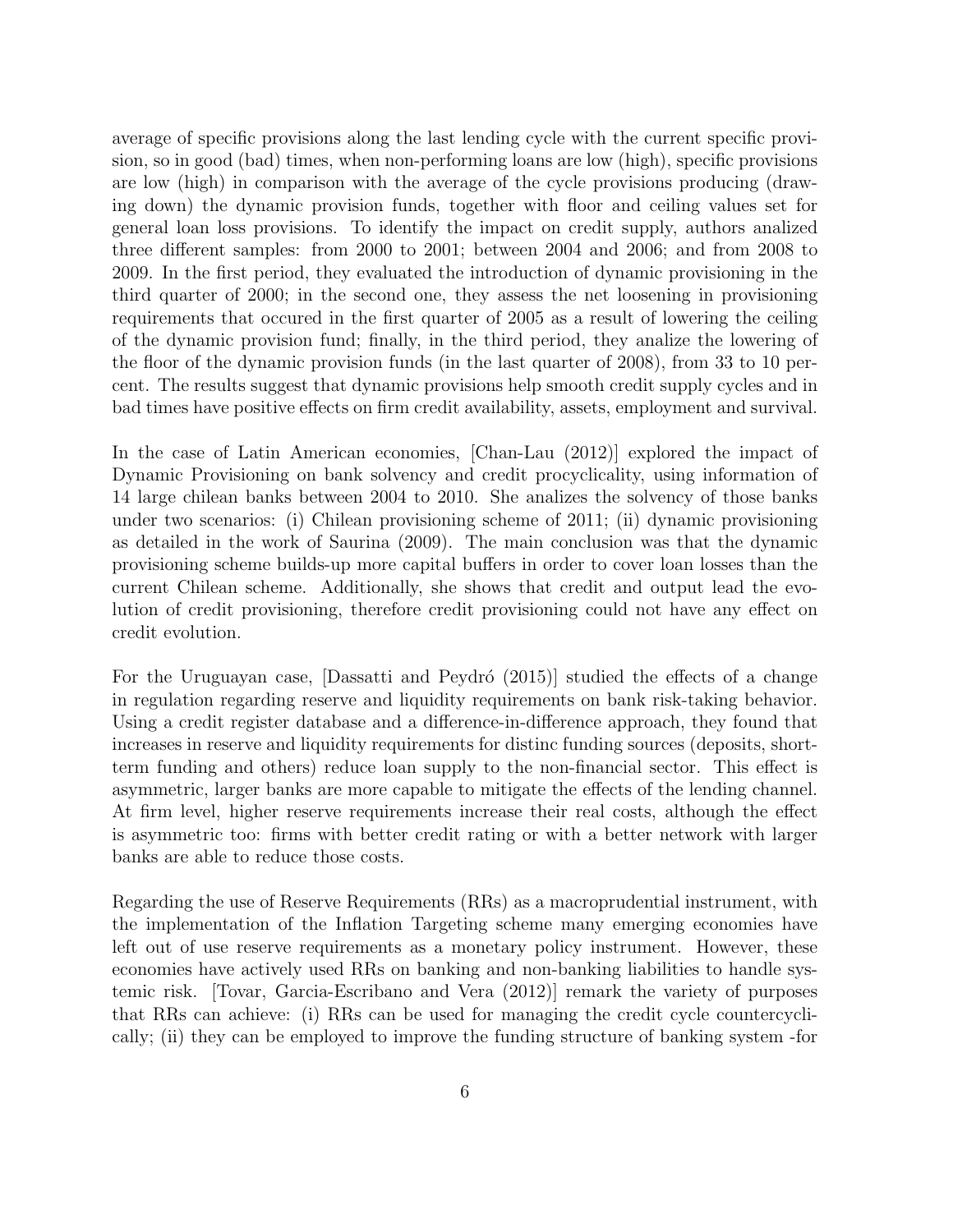instance, Peruvian scheme of RRs on foreign liabilities with short-term maturity has limited the exposure of banking system to short-term debt-; (iii) they can substitute for traditional monetary policy in order to preserve financial stability -for example, many emerging economies rised their policy rate in a context of large capital inflows, this policy response (whose goal was to increase the cost of credit) could lead to more capital inflows (because the yield of domestic assets could be higher than international) and foster the expansion of loans; thus, RRs can substitute traditional monetary policy instruments-. Their results suggest that the effects of RRs are limited, specifically they mentioned that the effects on credit growth are "modest and short-lived", which implied that RRs need to be recalibrated with certain regularity in order to preserve their effects on credit dynamics.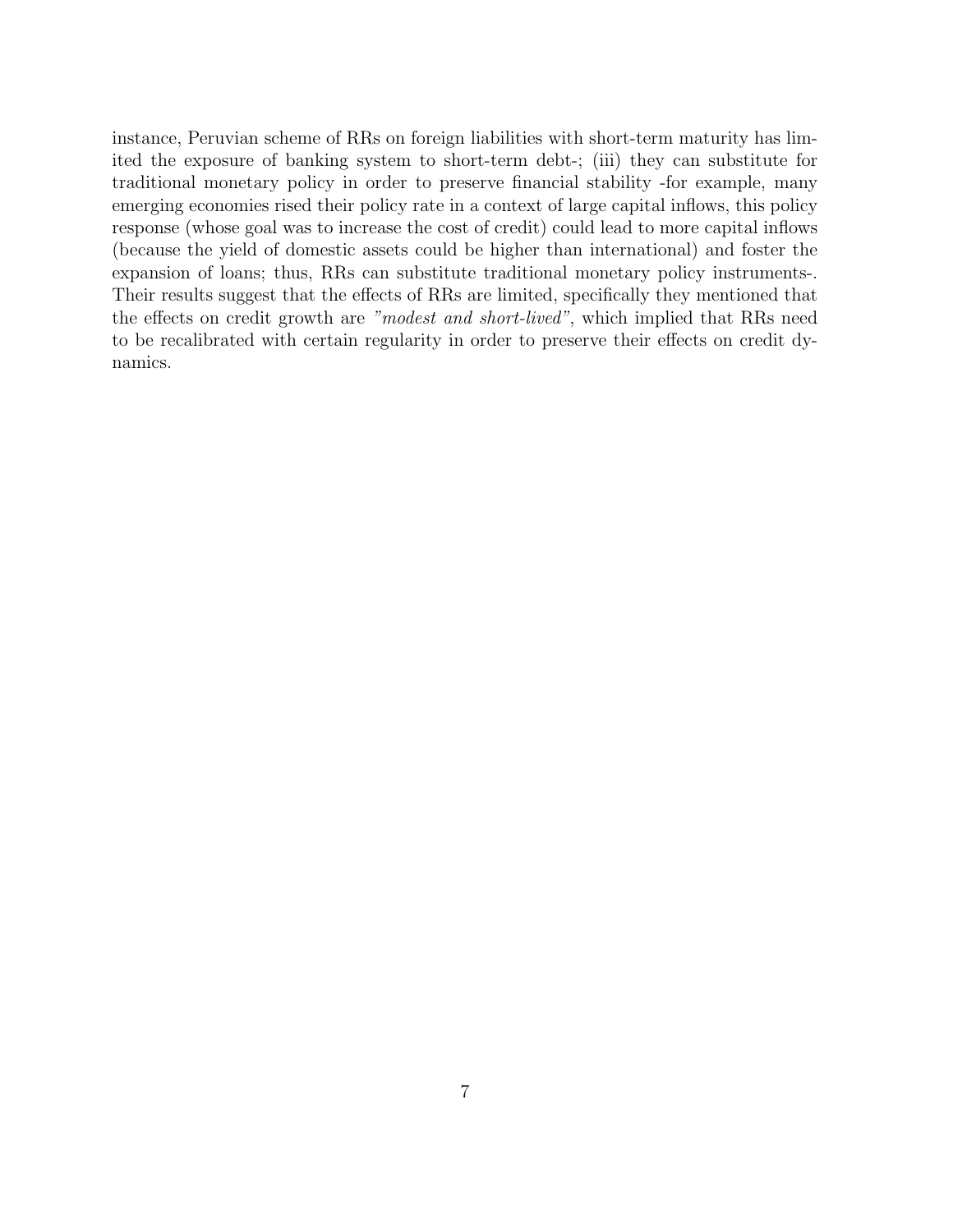|                                              | Argentina                                                                       | <b>Brazil</b>                                                                                                        | Chile                              | Colombia                                                                                                                                      | <b>Mexico</b>                                      | Peru                                             |
|----------------------------------------------|---------------------------------------------------------------------------------|----------------------------------------------------------------------------------------------------------------------|------------------------------------|-----------------------------------------------------------------------------------------------------------------------------------------------|----------------------------------------------------|--------------------------------------------------|
|                                              |                                                                                 |                                                                                                                      | <b>Capital based instruments</b>   |                                                                                                                                               |                                                    |                                                  |
| <b>Dynamic</b><br>Provisioning               | No                                                                              | <b>No</b>                                                                                                            | <b>No</b>                          | Yes (2007)                                                                                                                                    | Yes (2011)<br>(provision on<br>expected<br>losses) | Yes (2008)                                       |
| <b>Limits on</b><br>dividend<br>distribution | Yes (2010, 2012)<br>conservation buffer)                                        | <b>No</b>                                                                                                            | <b>No</b>                          | Yes (2008)                                                                                                                                    | No                                                 | <b>No</b>                                        |
| Other capital-<br>based tools                | Yes (2004, 2007,<br>2012 changes in risk<br>weights for specific<br>operations) | Yes (Change of<br>risk weights for<br>some housing<br>loans and some<br>auto and payroll<br>loans)                   | No                                 | Yes (increase in the<br>LGD of some<br>consumer loans in<br>2011 and temporary<br>provision for entities<br>with high NPL growth<br>in 2012). | No.                                                | Yes (on<br>specific<br>operations<br>2010, 2012) |
|                                              |                                                                                 |                                                                                                                      | <b>Liquidity based instruments</b> |                                                                                                                                               |                                                    |                                                  |
| Countercyclical<br>reserve<br>requirements   | (but not countercycli                                                           | Yes (2008, 2009,<br>2011, 2012)                                                                                      | No.                                | Yes (2007)                                                                                                                                    | <b>No</b>                                          | Yes. (2010,<br>2011)                             |
| <b>Liquidity ratios</b>                      | Yes (2008)                                                                      | Yes. Liquidity<br>measures and<br>capital flow tax to<br>ease funding<br>problems of<br>banks that lend<br>to firms. | Yes                                | Yes (2008)                                                                                                                                    | Yes                                                | Yes (1997,<br>2012)                              |
|                                              |                                                                                 |                                                                                                                      | <b>Asset based instruments</b>     |                                                                                                                                               |                                                    |                                                  |
| <b>LTV</b> and<br><b>DTI limits</b>          | Yes (LTV for<br>mortgages)                                                      | Yes.<br>Establishment of<br>LTV caps for<br>some housing<br>loans.                                                   | <b>No</b>                          | Yes (1999)                                                                                                                                    | No                                                 | Yes                                              |
| Limits on<br>exchange rate<br>risk           | Yes (limits on net<br>foreign currency<br>position of FI)                       | Yes (2007)                                                                                                           | Yes                                | Yes (2005)                                                                                                                                    | Yes (1997)                                         | Yes (2010-<br>2011)                              |
| Limits on<br>derivatives                     | Yes                                                                             | Yes (2011)                                                                                                           | No                                 | Yes (2007)                                                                                                                                    | Yes (2001)                                         | Yes (2011)                                       |

Note: The number in brackets indicates the year of modification or use of macroprudential instrument.

Source: BIS, National Central Banks.

|  | Figure 1: Macro-Prudential Measures in Latin America. |  |  |  |  |
|--|-------------------------------------------------------|--|--|--|--|
|--|-------------------------------------------------------|--|--|--|--|

## 3 Credit Dynamics and the Peruvian Macro-Prudential Toolkit

In the last decade, credit to the private sector has grown steadily in Peru. The average growth rate between 2004 and 2014 was around 15 percent, with a highest growth rate of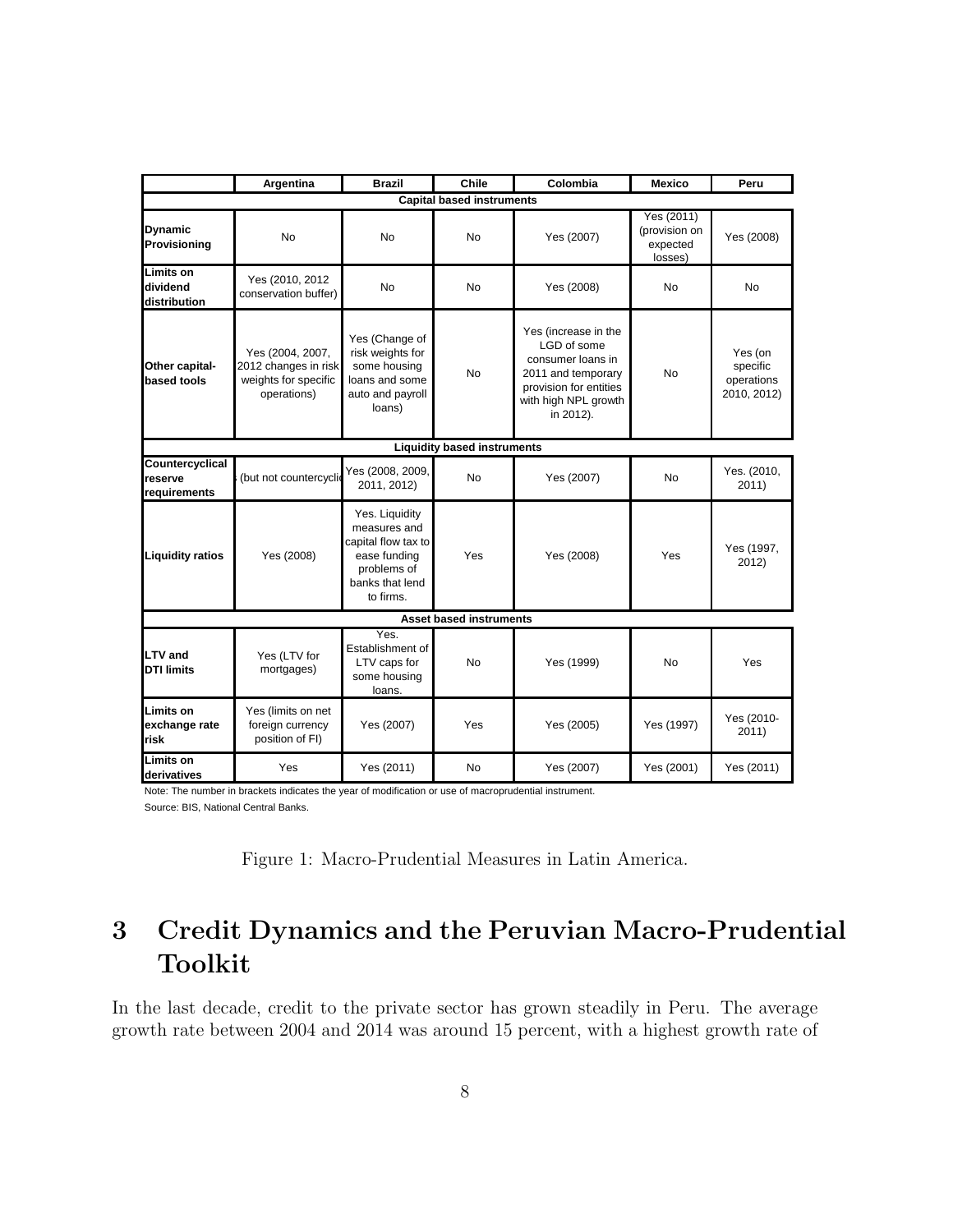39 percent at the end of 2008, as a result of the vigorous growth of economic activity (the average growth rate of GDP was around 6 percent) and the abundant international liquidity, which led international interest rates close to the zero lower bound, and provoked a great capital inflow to emerging markets. Thus, in order to prevent an excessive growth of risky loans, many central banks of emerging economies took different macroprudential measures, seeking to reduce the acceleration of credit growth.



Figure 2: Credit Growth (year over year percent change).

Peruvian authorities (Banking System Supervisor, Treasury and Central Bank) have implemented some macroprudential policies that are oriented to mitigate the following critical issues<sup>3</sup>: (i) the procyclical behavior of credit, (ii) the exchange rate risk and the excessive exchange rate volatility, and (iii) the exposure to short-run capital inflows. To reduce the procyclical behavior of credit, a dynamic provisioning scheme was established at the end of 2008. This scheme saught to diminish the cyclical component of credit and to prevent a missallocation of resources. Dynamic provisioning increased the credit provisions for non-performing loans assymetrically: from 0.3% for unsecured loans to medium enterprises, to 1.5% for revolving consumption loans. These provisions were added to generic provisions. In september 2009, this scheme was deactivated, due to the effects of the international financial crisis on the peruvian economy; but, it was reactivated in october 2010 until november 2014. On the other hand, since january 2013, the Banking Supervisor Authority (SBS) has established more strict and higher capital requirements for consumption loans and mortages.

 ${}^{3}$ For a more detailed survey, see: Choy, M., & Chang, G. (2014). Medidas macroprudenciales aplicadas en el Per. Revista Estudios Econmicos, 27, pp 25-50.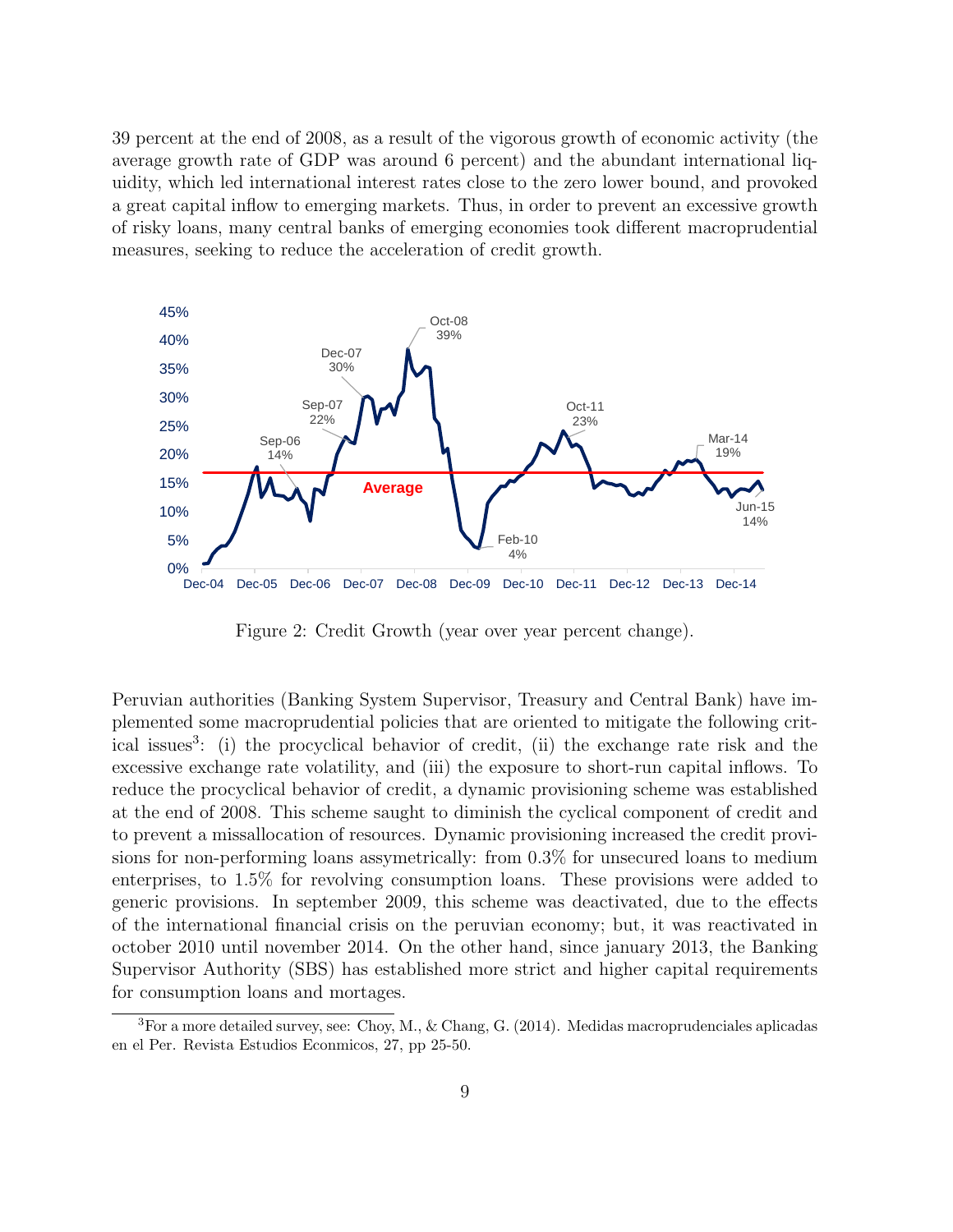In order to cope with higher foreign capital inflows, Peru's Central Bank established



Figure 3: Activation and Deactivation Rule of Dynamic Provisioning

in 2008 a marginal reserve requirement for non-resident deposits in the banking system. This measure required an additional reserve requirement of 120% for liabilities, which exceeds the maximum between the average amount of liabilitites plus S/ 100 millions and 1% of bank net worth, with foreign financial entities. The objective of this policy was to give the right incentives to banking institutions to avoid foreign short-run funding, which proved to revert rapidly in response to external volatility (In the 1998 crisis, the banking system was overexposed to short-run funding. When the international risk aversion went up, the capital outflow was around US\$ 1 484 millions -2.5% of GDP, approximately. This led to an abrupt jump of interest rates and exchange rate<sup>4</sup>). Besides, it prevented an accelerated currency appreciation and, therefore, an increase in credit dollarization. Regarding exchange rate credit risk, the Central Bank implemented the De-Dollarization Program in 2013. This program seeks to accelerate the dedollarization process of credit, through additional reserve requirements in foreign currency conditional to credit evolution. At the begining, the scheme was conditioned on credit growth. There were three limits (10%, 15% and 20%) to total credit in foreign currency<sup>5</sup> growth, if banks exceeded these limits, they faced additional requirements of to 1.5%, 3% and 5%, respectively. In

 ${}^{4}$ Castillo, P., Barco D. "Crisis Financiera y Manejo de Reservas", Revista de Estudios Económicos, N 17, June 2009.

<sup>5</sup> It was excluded loans to foreign trade operations.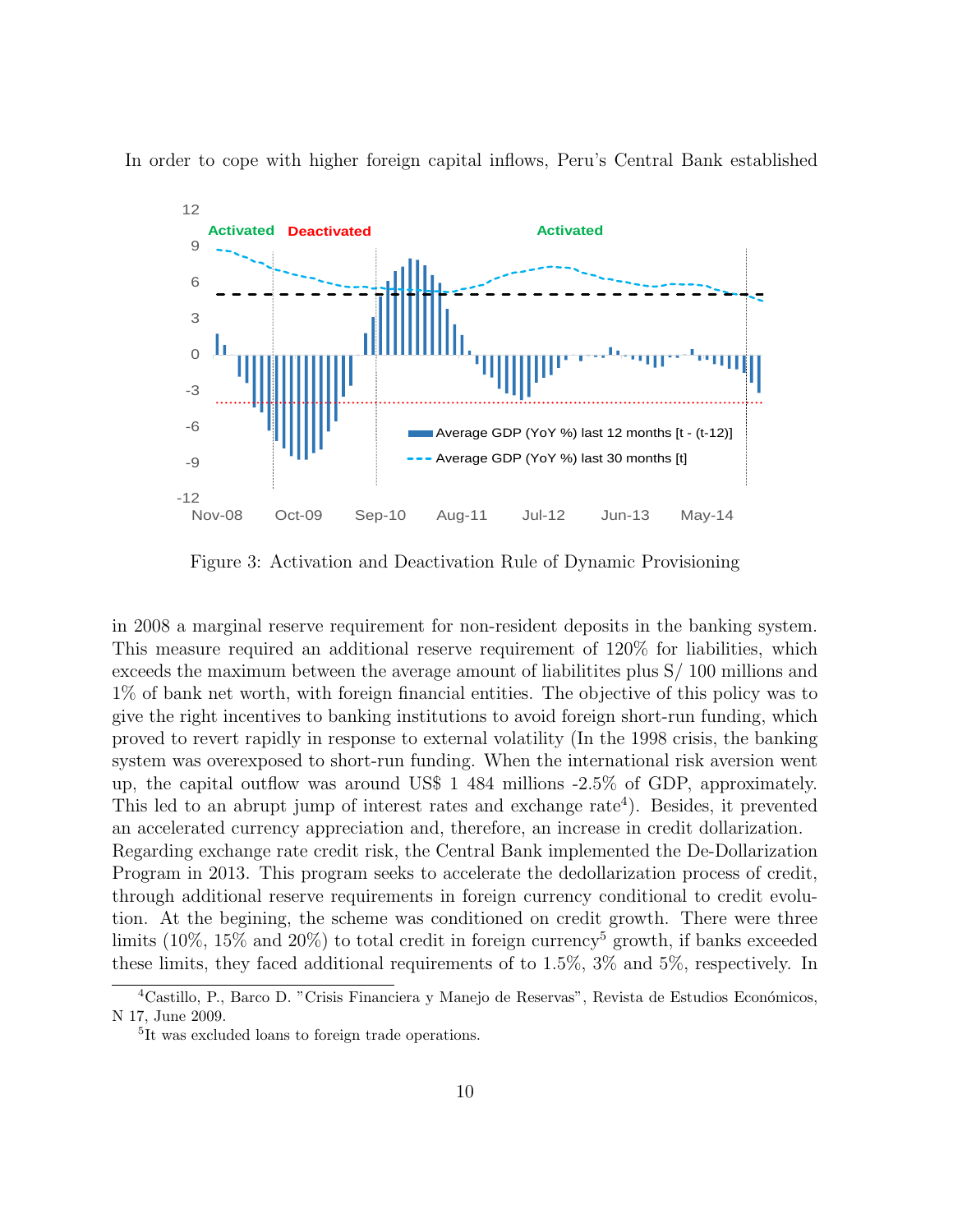the case of car loans and mortages, the limits to growth were 10% and 20%, and the associated additional reserve requirements were  $0.75\%$  and  $1.5\%$ <sup>6</sup>. In the end of 2014, this scheme was adjusted and limits to credito outstanding were set. This new approach demanded a contraction not lower than 10% of total credit stock at september 2013 for total credit outstanding in foreign currency<sup>7</sup> at the end of 2015; in the case of car loans and mortages, the reduction was set to not lower than 15% of these credits at febraury 2013. If banks did not meet this requirements, they would face additional reserve requirements proportional to their total liabilities in foreign currency<sup>8</sup>.

|                                                                           |       |                                   |       | Previous Measure: From March 2013 to May 2015                |                      |      |  |
|---------------------------------------------------------------------------|-------|-----------------------------------|-------|--------------------------------------------------------------|----------------------|------|--|
|                                                                           |       | Targets of Credit Growth*         |       |                                                              | <b>Additional RR</b> |      |  |
|                                                                           |       | Ш                                 | Ш     |                                                              | Ш                    | Ш    |  |
| <b>Total Credit</b><br>excluding foreign<br>trade loans<br>$(Sep.13=100)$ | 5,0%  | 10,0%                             | 15,0% | 1,50%                                                        | 3.0%                 | 5,0% |  |
| Mortgage and Car<br>Loans<br>(Feb.13=100)                                 | 10,0% | 20.0%                             |       | 0,75%                                                        | 1.50%                |      |  |
|                                                                           |       |                                   |       | Since June 2015                                              |                      |      |  |
|                                                                           |       | <b>Required Stock*</b>            |       |                                                              | <b>Additional RR</b> |      |  |
| Total Credit <sup>1/</sup><br>(Set. 13=100)                               |       | $0.95$ times<br>(reduction of 5%) |       | $0,3\times\left(\frac{C_t}{C_{c12}}-0,95\right)\times TLiab$ |                      |      |  |
| Mortgage and Car                                                          |       | $0.00$ times                      |       |                                                              | $\angle$ CHV         |      |  |

**Conditional Reserve Requirements in Foreign Currency**

|                                             | Since December 2015                |                                                                         |  |  |  |
|---------------------------------------------|------------------------------------|-------------------------------------------------------------------------|--|--|--|
|                                             | <b>Required Stock*</b>             | <b>Additional RR</b>                                                    |  |  |  |
| Total Credit <sup>1/</sup><br>(Set. 13=100) | 0,90 times<br>(reduction of 10%)   | $0, 3 \times \left(\frac{C_t}{C_{s12}} - 0,90\right) \times TLiab$      |  |  |  |
| Mortgage and Car<br>Loans<br>(Feb.13=100)   | $0.85$ times<br>(reduction of 15%) | 0, 15 $\times$ $\left(\frac{CHV_t}{CHV_{f13}}-0.85\right) \times TLiab$ |  |  |  |

 $0, 15 \times \left( \frac{CHV_t}{G_{\rm max}} \right)$ 

 $\left(\frac{S_{11} + I}{CHV_{f13}} - 0.90\right) \times TLiab$ 

\*These targets do not apply if total credit stock in foreign currency is lesser than bank net worth, and if mortgages and car loans are lesser than a fifth of bank net worth.

#### Figure 4: Conditional Reserve Requirements in Foreign Currency

0,90 times (reduction of 10%)

Loans (Feb.13=100)

<sup>&</sup>lt;sup>6</sup>In both cases, the reserve requirements were applied on deposits in foreign currency.

<sup>7</sup>Excludes loans for foreign trade operations and loans with maturity higher than 3 years and bigger than US\$ 10 millions.

<sup>8</sup> Includes deposits, bonds and external liabilities.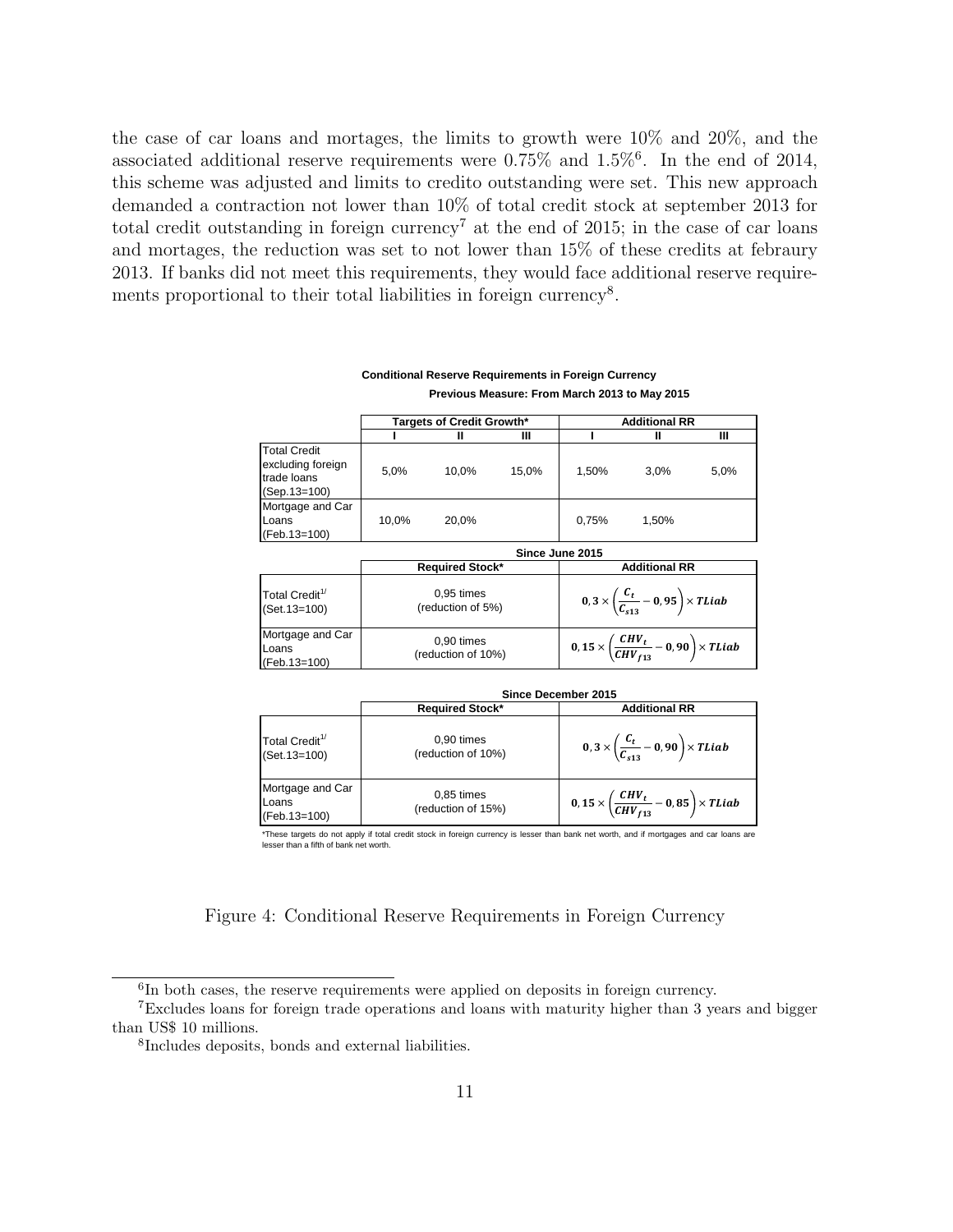Figure 4 shows the evolution of credit growth by currencies. The overall growth rate of credit to the private sector was 9.2%, which was lower than the growth rate registered at the end of 2014 (10.4%). By currency, loans denominated in Soles accelerated their growth, at the end of 2015 the growth rate was 28.0%. On the other hand, credit in foreign currency exhibited more negative growth rates, closing the year with a contraction of 21.0%. We believe that this evolution was partially associated with the implementation of the De-Dollarazation Programand the depreciation of domestic currency.



Figure 5: Evolution of Growth rate of Credit to the Private Sector

#### 4 Data

We have employed the Credit Register Data Base, provided by the Peruvian regulatory agency. This data set contains information at a very dissagreggate level of loans outstanding in domestic currency as well as in foreign currency. We used commercial loans and information about bank characteristics, obtained from the public data-base of the national regulatory agency, and macroeconomic controls, such as the interbank interest rate and the exchange rate, obtained from Central Bank's Data Base. Moreover, sample frequency is quarterly, starting on the second quarter of 2004 until the last quarter of 2014. The sample containes 9 banks, which includes the four biggest banks in Peru. The number of debtors was 19639, and the number of bank-debtor relationships was on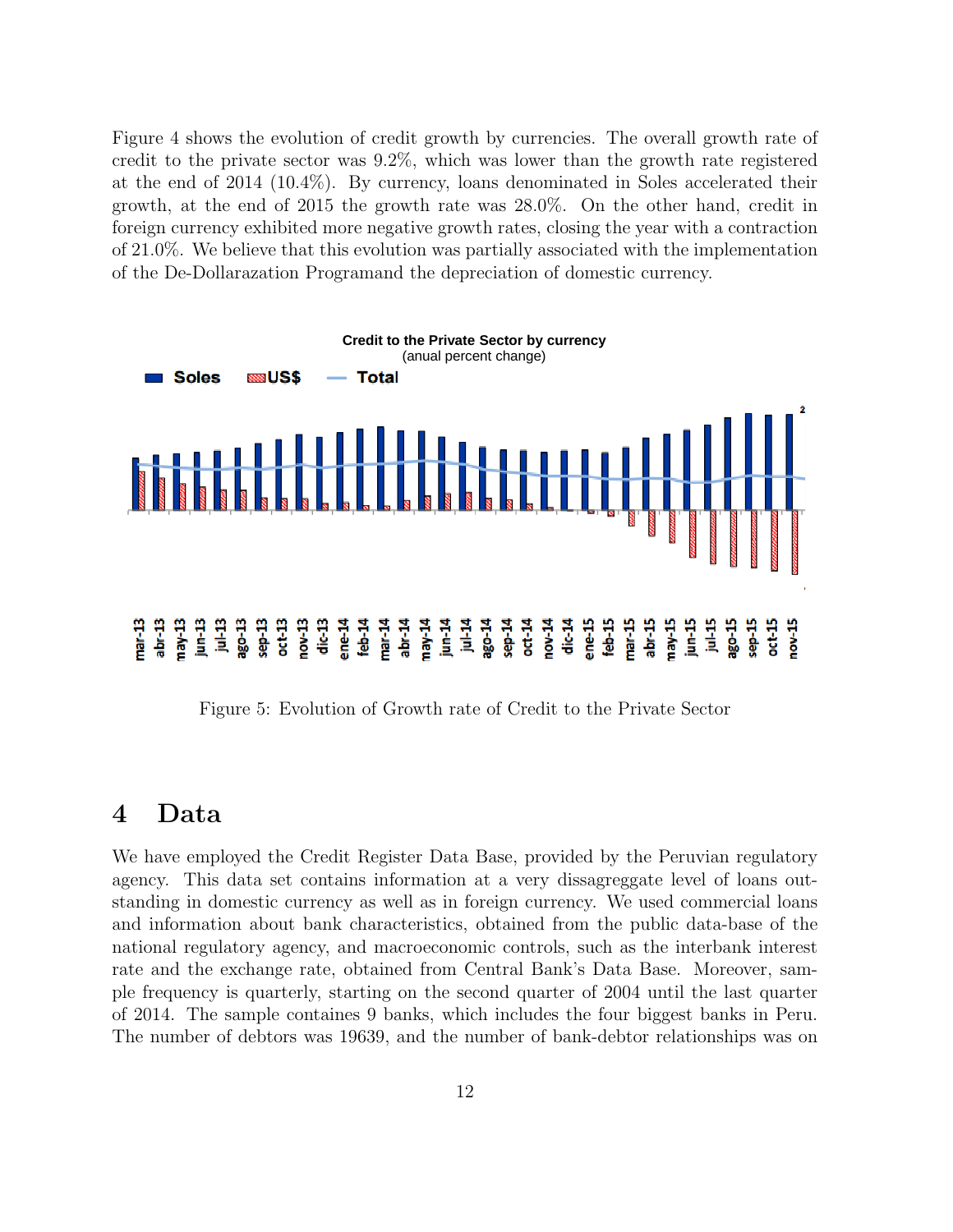average around 6611 (with a maximum of 14892 and a minimum of 568).

Regarding the sample for evaluation of conditional reserve requirements, we have expanded the time dimension up to the third quarter of 2015, in order to have more observations where the measure was active, and we include only banks that lend mortgage. For the lender based regression, the number of lenders (banking and non-bank institutions) included was forty two credit institutions. In the case of lender-debtor based regressions, the numbers of banks was twelve, the number of debtors was 136900, and the number of bank-debtor relationship was 12 118, on average, with a maximun of 46251 and a minimun of 125.

Our dependent variables are real quarterly credit growth, calculated as the first difference of the natural logarithm of outstanding loans, the dollarization ratio of mortgage loans, and the non-perfoming loans rate for mortgages. Total credit stock was calculated using a constant exchange rate and it was deflated using the Consumer Price Index (CPI). Control variables were divided into two groups: bank controls and macroeconomic controls. Bank controls were: size (measured by total assests), leverage ratio, liquidity ratio (loan to deposits). Macroeconomic controls were: the quarterly change of interbank interest rate, the quarterly nominal depreciation, the annualized change of the current account and the annualized change of GDP. Additionally, we control for reserve requirements, both in domestic and foreign currency, that Central Reserve Bank requires to each bank.

It is worth noting that in order to avoid extreme values, we dropped off the observations which the credit growth rate reduced the upper ninety nine quantile and the lower one quantile. The effect on the empirical distribution of credit growth can be noted in Figure 5.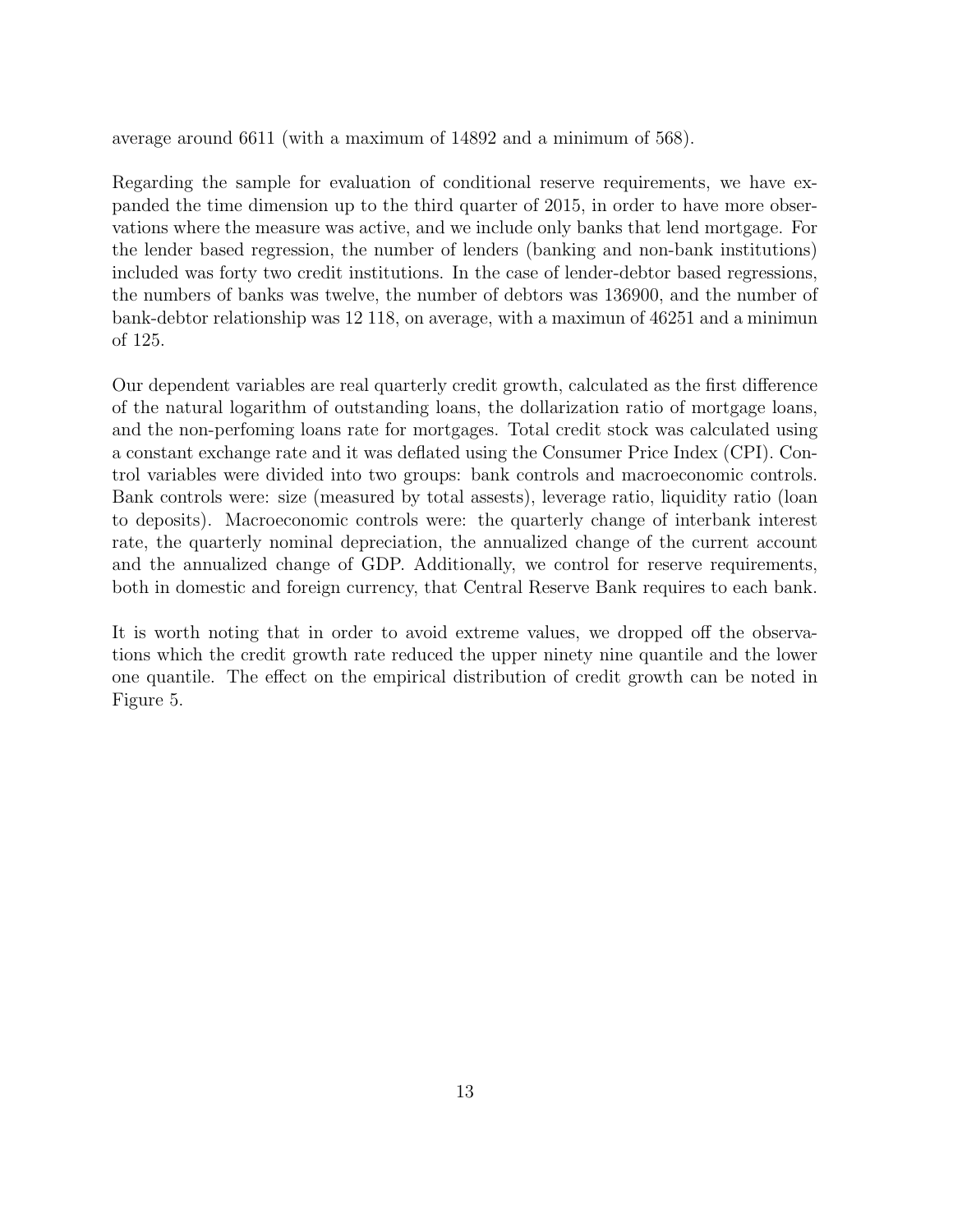

Figure 6: Empirical Distribution of Credit Growth at bank-debtor level.

## 5 Empirical Strategy and Results

#### Dynamic Provisioning Effects

In order to quantify the effects of dynamic provisioning on credit growth<sup>9</sup>, we will perfom the following base regression equation:

$$
Y_{i,b,t} = \sum_{j=0}^{3} X'_{t-j} \times \beta^j + \sum_{j=0}^{3} Z'_{b,t-j} \times \theta^j + MP_{t-1} \times \gamma^1 + u_{i,b,t}
$$
 (1)

Where  $i, b$  and  $t$  represent debtor, bank and time indexes, respectively.

 $Y_{i,b,t}$  is the real credit growth of debtor-i in bank-j at time t.  $X_s$  stands for the macro control variables;  $Z_{b,s}$  is the matrix of bank controls; and  $MP_{t-1}$  expresses the dynamic provisioning scheme at previous time. Moreover, we encode the dynamic provisioning as:

$$
MP_t = \begin{cases} 1, & if \; dynamic \; provisioning \; is "activated". \\ -1, & if \; dynamic \; provisioning \; is "deactivated". \\ 0, & otherwise. \end{cases} \tag{2}
$$

<sup>9</sup>We are following the methodology proposed in the BIS CCA CGDFS Working Group Workshop.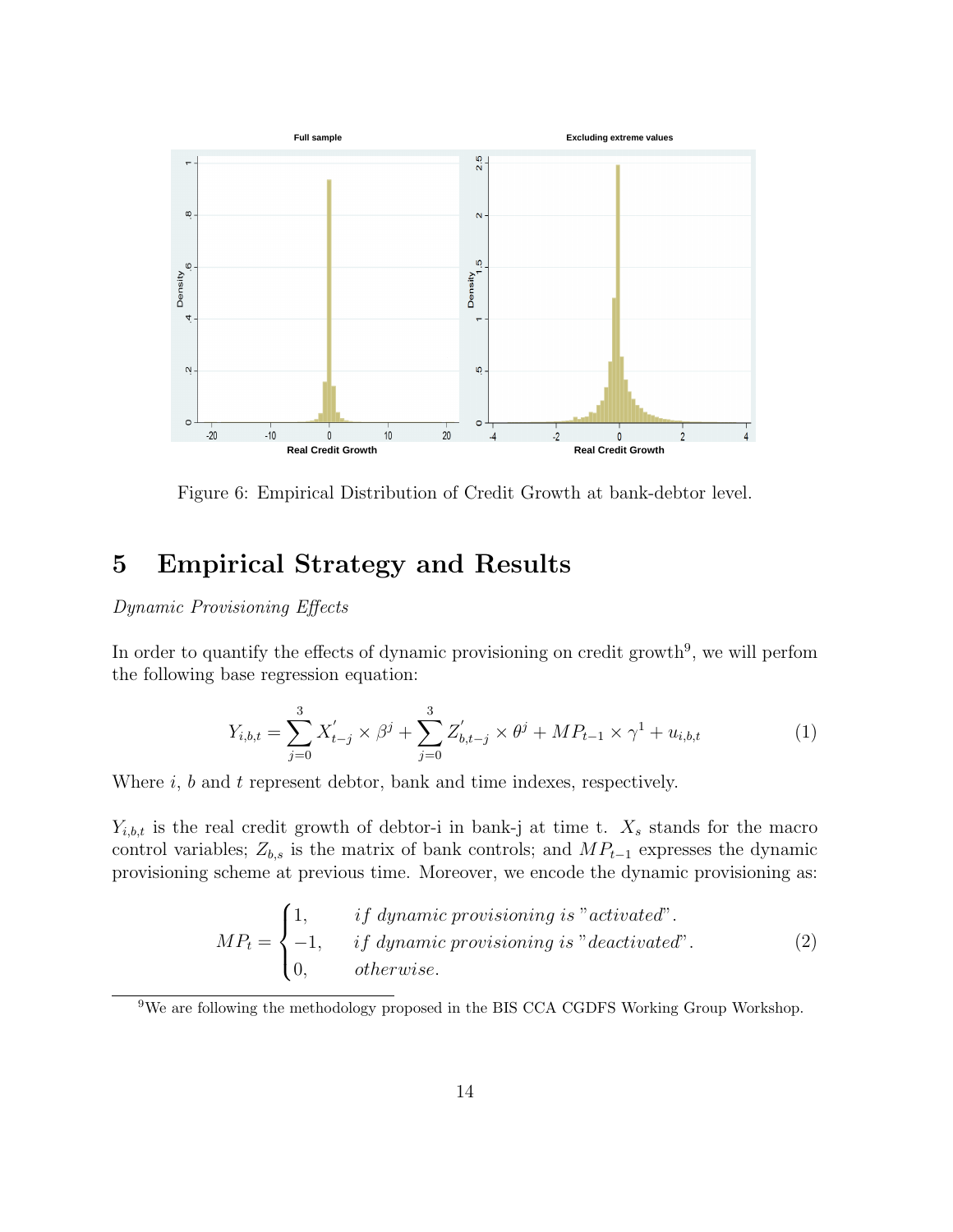As panel data estimation methods usually do, we treat idiosyncratic error  $(u_{i,b,t})$  as follows:

$$
u_{i,b,t} = \alpha_{i,b} + \varepsilon_{i,b,t} \tag{3}
$$

Where  $\alpha_{i,b}$  is the non-observable heterogeneity, and  $\varepsilon_{i,b,t}$  represents an independent, identically distributed, random disturbance. Also, it is assumed that  $\alpha_{i,b}$  is uncorrelated with  $\varepsilon_{i,b,t}.$ 

According to Greene (2014), if the non-observable heterogeneity is uncorrelated with observable regressors, then the random effects estimatior (a feasible GLS estimator) is an efficient and consistent estimator. However, our base equation regression does not take into account individual control, such as debtor wealth or income and other debtor characteristics, so it is difficult to believe that this omitted information is not correlated with macrocontrols or bank controls. Thus, we choose to estimate the models using fixed effects methodology (whitin estimator), which is not an efficient but a consistent estimator.

Whithin estimator (fixed effects methodology) consists in doing a transformation to our dataset. We can substract from  $(1)$  the time average. Then, it is possible to re-write  $(1)$  as:

$$
Y_{i,b,t} - \bar{Y}_{i,b} = \sum_{j=0}^{3} [X_{t-j} - \bar{X}_{i,b}]' \times \beta^{j} + \sum_{j=0}^{3} [Z_{b,t-j} - \bar{Z}_{i,b}]' \times \theta^{j} + [MP_{t-1} - \bar{MP}_{i,b}] \times \gamma^{1} + \tilde{u}_{i,b,t} \tag{4}
$$

Also, we add some dummy variables to control for some time-invariant effects  $(\tau_t)$ , such as seasonality (for instance: after the christmas campaign, many firms diminish their production, therefore they require less funding), and bank-specific effects  $(\gamma_b)$ . Additionally, we have corrected for the presence of heterokedasticity, then the variance-covariance matrix was estimated by debtor (cluster). With this, the first two equations we analyze are:

Eq.1 
$$
\tilde{Y}_{i,b,t} = \gamma_b + \tau_t + \sum_{j=0}^3 \tilde{X}'_{t-j} \beta^j + \sum_{j=0}^3 \tilde{Z}'_{b,t-j} \theta^j + \psi M P_{t-1} + \tilde{u}_{i,b,t}
$$
(5)

Eq.2 
$$
\tilde{Y}_{i,b,t} = \gamma_b + \tau_t + \sum_{j=0}^3 \tilde{X}'_{t-j} \beta^j + \sum_{j=0}^3 \tilde{Z}'_{b,t-j} \theta^j + \sum_{j=0}^3 \psi^j M P_{t-j} + \tilde{u}_{i,b,t}
$$
 (6)

The results (see Appendix, Table.1) show that the first lag of dynamic provisioning has a significant and negative relationship with the growth of commercial loans. So, if the dynamic provisionig scheme was tightened on the previous period, the real credit growth would diminish in 0,006 percent in the current period. Regarding macroeconomic controls, we evaluated the effect of changes of the exchange rate, the interbank rate and the current account on commercial loans. The estimated coefficient for the exchange rate is significant and negative, reflecting that a depreciation of domestic currency reduces the growth of commercial loans, which is fairly probable because many peruvian enterprises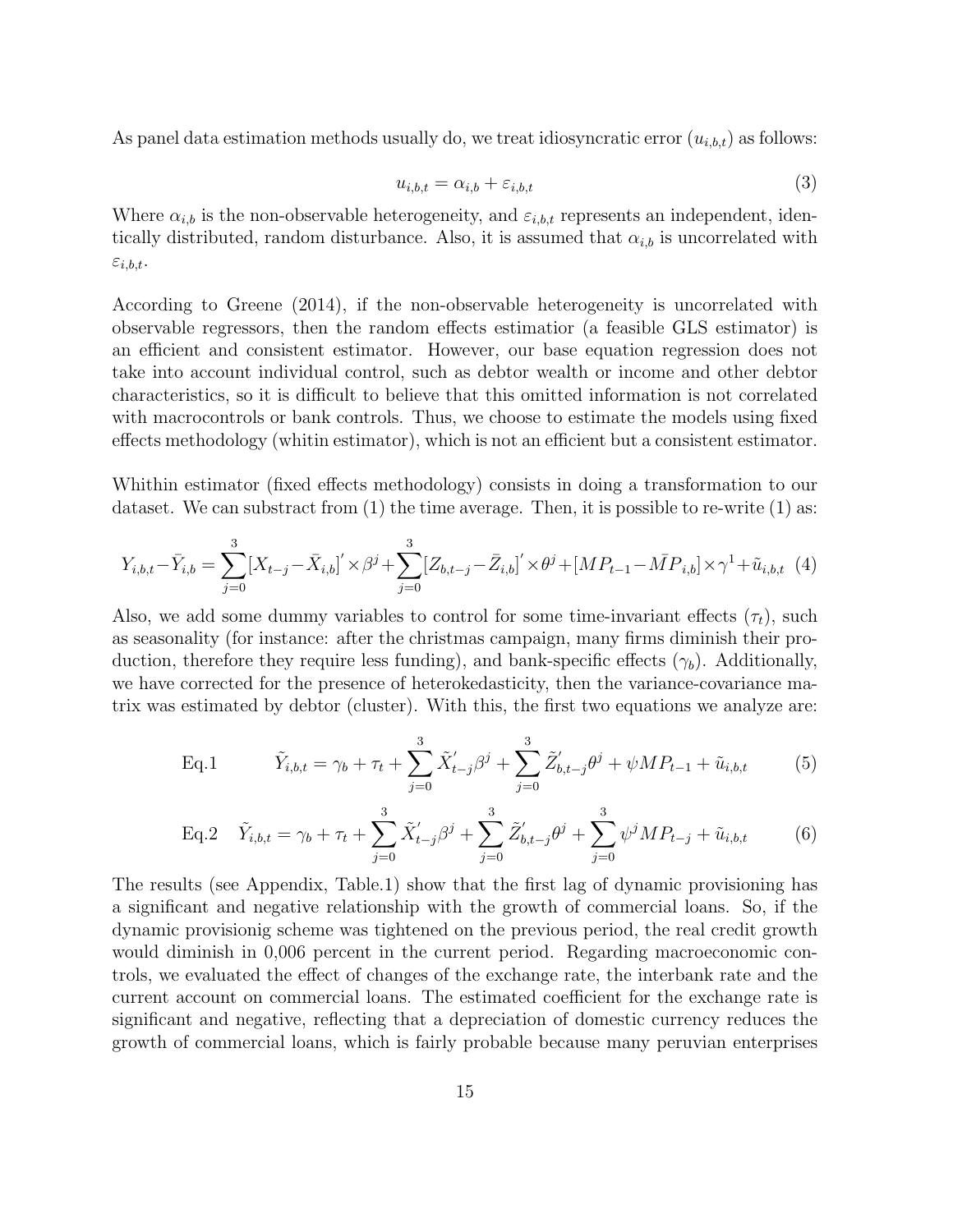are exposed to exchange rate risk (revenues in domestic currency and liabilities in foreign currency), so depreciation affects their financial position. Besides, we found a significant and positive relationship between the change of the interbank rate and the growth of commercial loans, an unusual and counterintuitive result, inasmuch as a tightening in monetary conditions tends to increase borrowing costs and corporate firms can substitute bank loans.

Furthermore, we get a positive relation between the second lag of capital ratio and our dependent variable, this implies that a well-capitalized bank in the last six months has the ability to borrow more than other banks now. With respect to bank size (logarithm of total assets), we have found it has a negative relationship with credit growth, a possible explanation could be that small banks (which possess lower assets) tend to expand their balance sheet more than big ones because they are in their expansionary phase. Additionally, regarding to liquidity characteristics, we found mixed evidence but not significant at all, in line with [Claessens, et al] who explained that banks with less deposits are riskier than others and will be more willing to expand their balance sheet, but this fact could restrain them to do it as well.

With respect to the effects of reserve requirements, both in domestic and foreign currency, the data shows mixed evidence. On one hand, reserve requirements in domestic currency exhibit a non-significance relation with the credit growth of commercial loans; on the other hand, reserve requirements in foreign currency have a negative and significant effect on the growth of commercial loans.

Then, we evaluated the impact of the dynamic provisioning scheme, splitting tightening periods from easing periods, on the credit growth of commercial loans (Figure.6). Thus, our regression equations were:

Eq.3 
$$
\tilde{Y}_{i,b,t} = \gamma_b + \tau_t + \sum_{j=0}^3 \tilde{X}'_{t-j} \beta^j + \sum_{j=0}^3 \tilde{Z}'_{b,t-j} \theta^j + \psi_{tight} Tighthening_{t-1} + \psi_{ease} Easing_{t-1} + \tilde{u}_{i,b,t}
$$
\n(7)

Eq.4 
$$
\tilde{Y}_{i,b,t} = \gamma_b + \tau_t + \sum_{j=0}^3 \tilde{X}'_{t-j} \beta^j + \sum_{j=0}^3 \tilde{Z}'_{b,t-j} \theta^j + \sum_{j=0}^3 \psi^j_{tight} Tighthening_{t-j} + \sum_{j=0}^3 \psi^j_{ease} Easing_{t-j} + \tilde{u}_{i,b,t}
$$
\n(8)

Throughout the analysis of these two equations (see Appendix, Table 2), we found similar results in the sign of coefficients and significance for macroeconomic and bank controls. Respect to our main variable (dynamic provisioning), we found that a tightening position in macro-prudential tool tends to reduce credit growth, and an easing position tends to increase credit growth. A similar situation occurs when we analyze the sum of contempo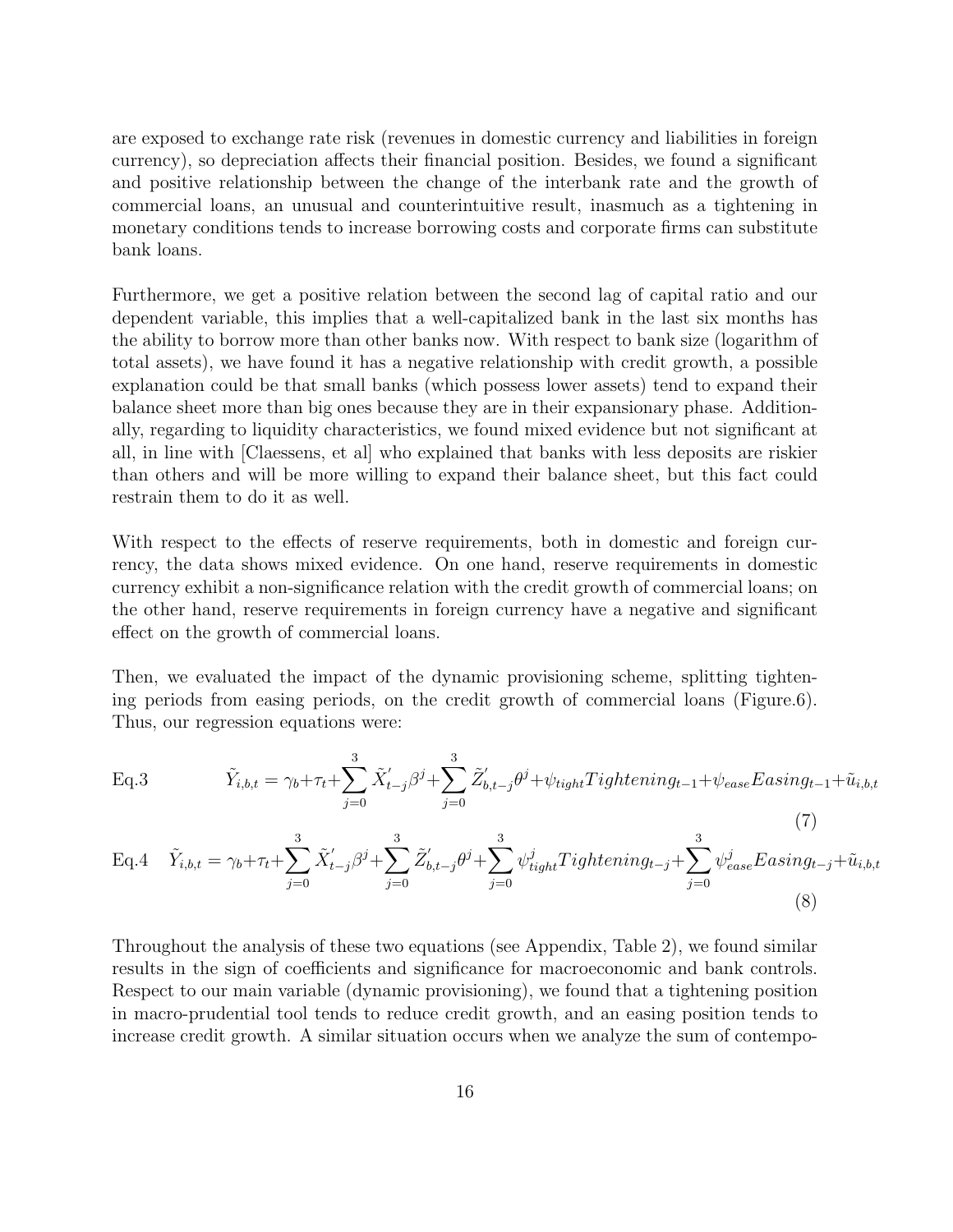raneous and three lags effects of tightening and easing position of our macro-prudential tool. This suggests that dynamic provisioning tends to reduce the procyclicality of credit.

A third set of equations was estimated (see Appendix, Table 3), adding interactions between the macro-prudential variable and the bank characteristic variables.

Eq.5 
$$
\tilde{Y}_{i,b,t} = \gamma_b + \tau_t + \sum_{j=0}^3 \tilde{X}'_{t-j} \beta^j + \sum_{j=0}^3 \tilde{Z}'_{b,t-j} \theta^j + \psi M P_{t-1} + \sum_{j=0}^3 [\tilde{Z}'_{b,t-j} \times M P_{t-1}] \phi^j + \tilde{u}_{i,b,t}
$$
\n(9)

Eq.6 
$$
\tilde{Y}_{i,b,t} = \gamma_b + \tau_t + \sum_{j=0}^3 \tilde{X}'_{t-j} \beta^j + \sum_{j=0}^3 \tilde{Z}'_{b,t-j} \theta^j + \sum_{j=0}^3 \psi^j M P_{t-j} + \sum_{j=0}^3 [\tilde{Z}'_{b,t-j} \times M P_{t-j}] \phi^j + \tilde{u}_{i,b,t}
$$
\n(10)

We found similar results regarding the macroeconomic controls: the exchange rate is significant and reduces credit growth, changes in interbank interest rate still have positive effects on credit dynamics (which is counter-intuitive). But, in the case of reserve requirements in foreign currency, the significance of their effects diminishes. Besides, unlike the first regression equation, dynamic provisions have the opposite effect on credit growth and are not significant, only in the second lag the coefficient is negative and significant. Additionally, the coefficients of interactions show that when dynamic provision is activated: banks that are well capitalized (higher bank capital ratio), reduces the growth to commercial loans, and bigger banks (with higher total assets), reduce more the growth of commercial loans. The last result suggests that dynamic provisions help to reduce the growth of commercial loans.

A final set of equations was estimated (see Appendix, Table 4), adding interactions between the macro-prudential dummy variable and the monetary policy stance (interbank rate).

Eq.7 
$$
\tilde{Y}_{i,b,t} = \gamma_b + \tau_t + \sum_{j=0}^3 \tilde{X}'_{t-j} \beta^j + \sum_{j=0}^3 \tilde{Z}'_{b,t-j} \theta^j + \psi M P_{t-1} + \sum_{j=0}^3 [\tilde{X}'_{t-j} \times M P_{t-1}] \nu^j + \tilde{u}_{i,b,t}
$$
\n(11)

Eq.8 
$$
\tilde{Y}_{i,b,t} = \gamma_b + \tau_t + \sum_{j=0}^3 \tilde{X}'_{t-j} \beta^j + \sum_{j=0}^3 \tilde{Z}'_{b,t-j} \theta^j + \sum_{j=0}^3 \psi^j M P_{t-j} + \sum_{j=0}^3 [\tilde{X}'_{t-j} \times M P_{t-j}] \nu^j + \tilde{u}_{i,b,t}
$$
\n(12)

We found similar results for the exchange rate but with less significance and for changes in interbank rate, we found a positive relation of its third lag with credit dynamics (which is counter-intuitive) but a negative relation with contemporaneous policy rate. Regarding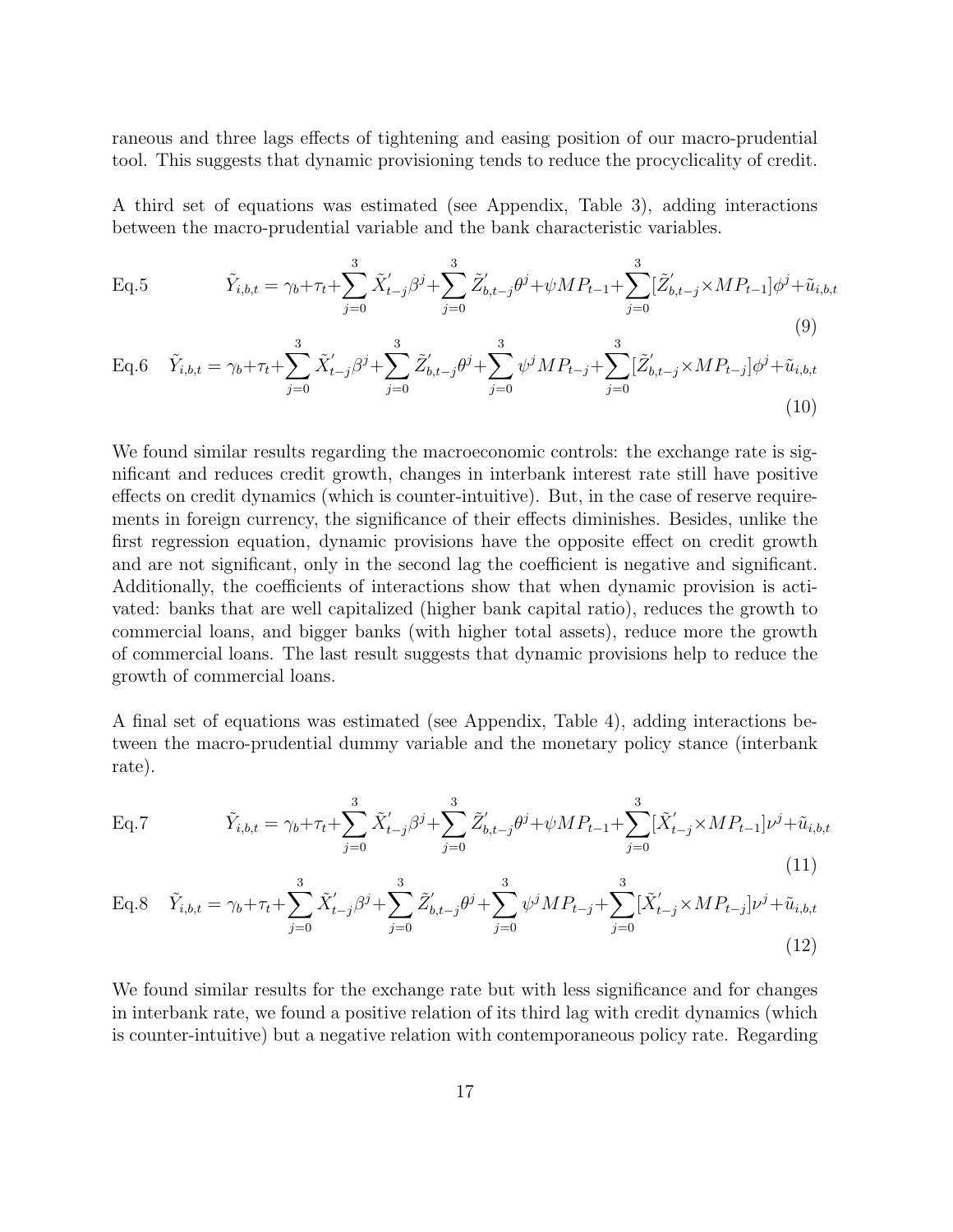banking control variables, the sign and significance for capital ratio and total assets remain the same. Moreover, dynamic provisions have a negative relation with credit growth and it is significant. Besides, we found mixed signs in coefficients of interactions between dynamic provision and policy rate, showing positive relations and negative relations in some cases, so interactions between macro prudential and monetary policy are mixed and more significant than the first set of equations.

#### Conditional Reserve Requirements Effects

For Conditional Reserve Requiremnts, we encode the dummy variables as following:

$$
PdDollar_t = \begin{cases} 1, & if \ De-Dollarization Program is active. \\ 0, & otherwise. \end{cases}
$$
 (13)

The dependent variables we analyzed were: (i) the change in mortage dollarization rate; and (ii) the change of the mortage non-perfoming loans rate. The dollarization rate was calculated at constante exchange rate, and expressed in percentage. The mortage nonperfoming loan rate was calculated considering only clients that have loans in foreign currency, because they are exposed to exchange rate risk.

It can be noted (See Appendix, Table.5) that the contemporaneous effect of conditional reserve requierements has a negative but non-significant effect on the change of the dollarization rate, as it is expected. Domestic currency depreciation shows a positive relation with the change of dollarization, which is unexpected since a depreciation of domestic currency would lead to a substitution between loans denominated in dollars by credit in soles, however this effect is not statistically significant; besides, an increase of the monetary policy rate leads to a rise on dollarization, this implies that an adjusment of monetary policy provokes a substitution between loans granted in soles for credit in dollars; the higher reserve requirements in foreign currency have no significant effects on the change of dollarization rate; finally, improvements on economic activity led to a decrease of dollarization. Besides, bigger banks have a lower dollarization rate.

A similar result can be found if we employed the first lag of the macroprudential dummy variable, however the effect of conditional reserve requirements is statistically significant, the implementation of De-Dollarization Program led deaceleration of dollarization by 1.02 percent points, on average. In the case we include the contemporaneous and lagged effects (up to third lag), the scheme of conditional reserve requirements provokes a significant deaceleratio of the change of dollarization rate by 1.02 percent points, on average.

In the case of the non-perfoming loans rate, the evidence shows that depreciation diminishes the change of this rate, but this effect is not statiscally significant (at least up to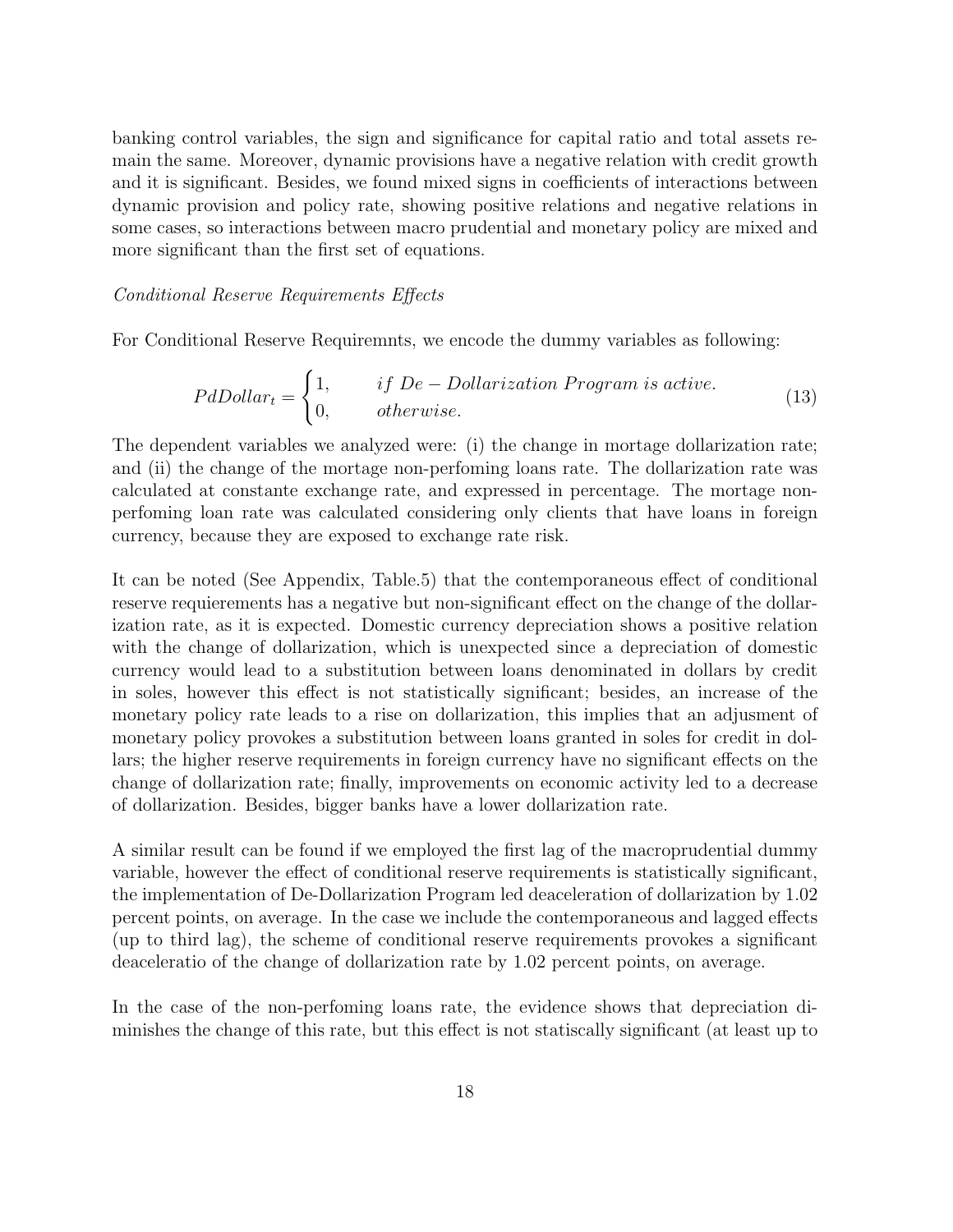second lag). This result is quite counter-intuitive, because, theoretically, a depreciation in a dollarized economy triggers a negative balance-sheet effect, which worsens the financial position of households with currency mismatches. Besides, an adjustment on monetary conditions has mixed effects on the change of the non-perming loans rate of mortgages in foreign currency, but those effects have no significance. On the contrary, the effect of GDP growth is negative and significant. On the side, the effects of reserve requirements in foreign currency seem to be not significant. Regarding the effect of the De-Dollarization Program, its effects are statiscally non-significant. (See Appendix, Table.6).

## 6 Conclusions

The relevance of this paper derives of the use of micro data to analyze the impact of some macro-prudential policies such as dynamic provisioning and conditional reserve requirements on commercial credit growth, dollarization and non-perfoming loans rate. Most of literature studies the impact of macro-prudential policies with a theoretical analysis or using aggregate variables. The implementation of dynamic provisioning in Peru carried out a lot of academic debate about their impact on the financial system, and the De-Dollarization Program has not been analyzed in detail.

In this paper, we find that a tightening (easing) dynamic provisioning in Peru reduced (increased) the growth in commercial loans, which indicates that implementation of dynamic provisioning in Peru has contributed in part to reduce the pro-cyclicality of credit, and thus reducing potential adverse effects of an excessive credit expansion. At this point, it is important to notice that banks with higher capital ratios has the ability to expand credit more than other banks, and mitigate the impact of dynamic provisioning. In the case of De-Dollarization Program, the evidence has showed that the program has provided the right incentives to banks to substitute dollar denominated loans and expand credit in domestic currency, especially in sectors with great exposure to exchange rate risk, such as mortages. However, its effect on the change of the non-performing loans rate -an alternative measure of financial vulnerability- is not conclusive.

Additionally, We find a positive relationship between the interbank rate (a proxy of monetary policy interest rate) and credit growth, which is counter-intuitive, and this relation changed when we included interactions between monetary policy rate and dynamic provisioning in our analyses. Therefore, we think a deeper and more advanced study is needed on this point, however the objective of this paper at a first step is the evaluation of the macro-prudential tool on credit growth. Moreover, it was found that depreciation rises significantly the non-performing loan rate in foreign currency, possibly due to the adverse impact of balance-sheet effect on financial position of people with currency missmatches.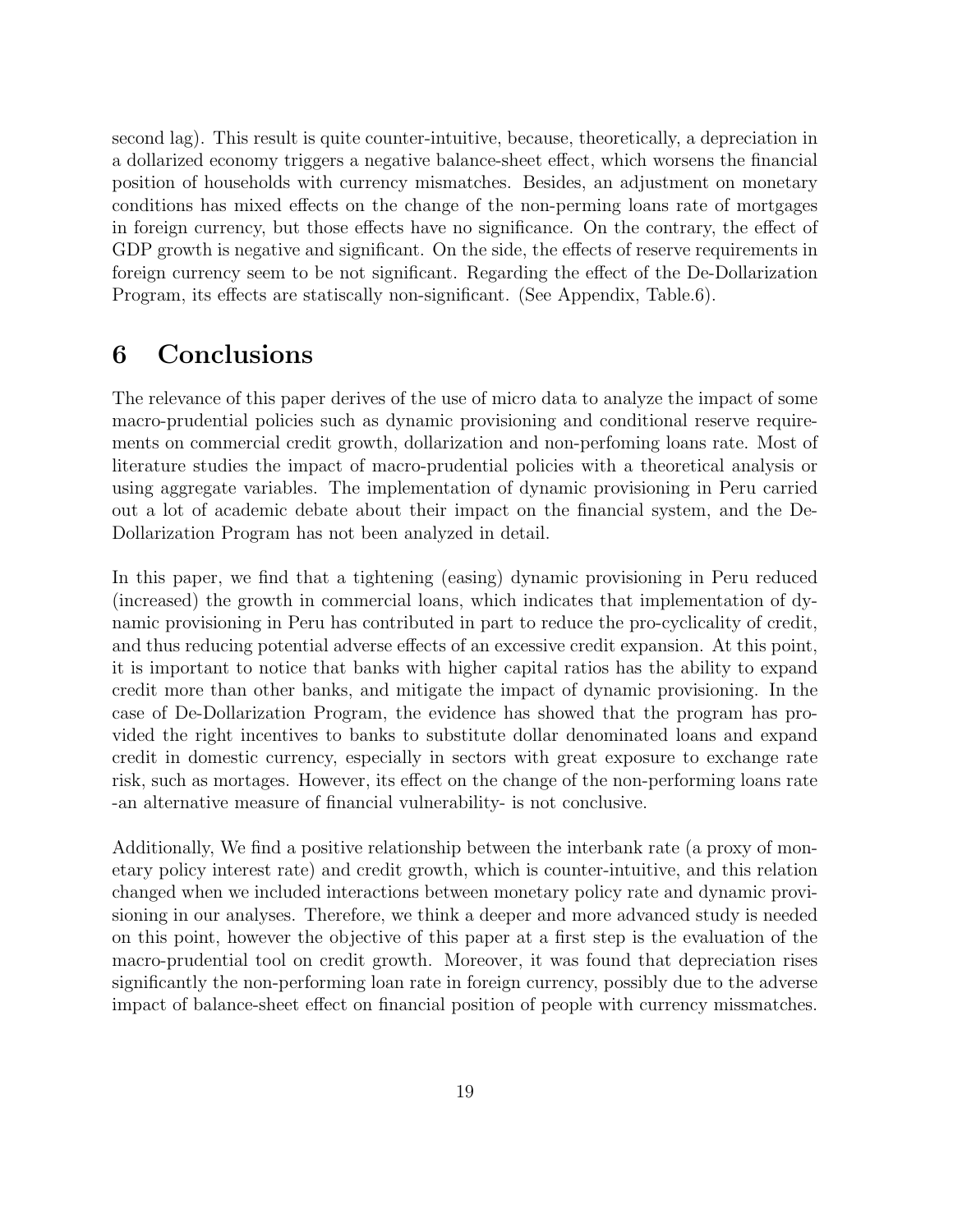Finally, we consider this document as an effort to attract more investigations on the ample range of macro-prudential policies implemented in Peru, which has other goals like mitigate currency risk of non-financial entities on bank asset quality. Especially, we believe that an empirical analysis using a general equilibrium framwork is needed, because all the trade-offs can be take into account.

### 7 References

- 1. Akinci, O., & Olmstead-Rumsey, J. (2015). How Effective are Macroprudential Policies? An Empirical Investigation.
- 2. Bruno, V., Shim, I., & Shin, H. S. (2015). Comparative assessment of macroprudential policies.
- 3. Camors, C. D., & Peydr, J. L. (2013). Macroprudential and monetary policy: Loanlevel evidence from reserve requirements.
- 4. Castillo, P., & Barco, D. (2009). Crisis financieras y manejo de reservas en el Per. Revista Estudios Economicos, (17), 85-112.
- 5. Cerutti, E., Claessens, S., & Laeven, M. L. (2015). The Use and Effectiveness of Macroprudential Policies: New Evidence (No. 15-61). International Monetary Fund.
- 6. Chan-Lau, J. A. (2012). Do dynamic provisions enhance bank solvency and reduce credit procyclicality and quest; A study of the Chilean Banking system. Journal of Banking Regulation, 13(3), 178-188.
- 7. Choy, M., & Chang, G. (2014). Medidas macroprudenciales aplicadas en el Per. Revista Estudios Econmicos, 27, 25-50.
- 8. Drehmann, M., & Gambacorta, L. (2012). The effects of countercyclical capital buffers on bank lending. Applied Economics Letters, 19(7), 603-608.
- 9. Gambacorta, L. (2005). Inside the bank lending channel. European Economic Review, 49(7), 1737-1759.
- 10. Hanson, S. G., Kashyap, A. K., & Stein, J. C. (2010). A macroprudential approach to financial regulation. Chicago Booth Research Paper, (10-29).
- 11. Jimnez, G., Ongena, S., Peydr, J. L., & Saurina Salas, J. (2009). Hazardous times for monetary policy: what do twenty-three million bank loans say about the effects of monetary policy on credit risk-taking?.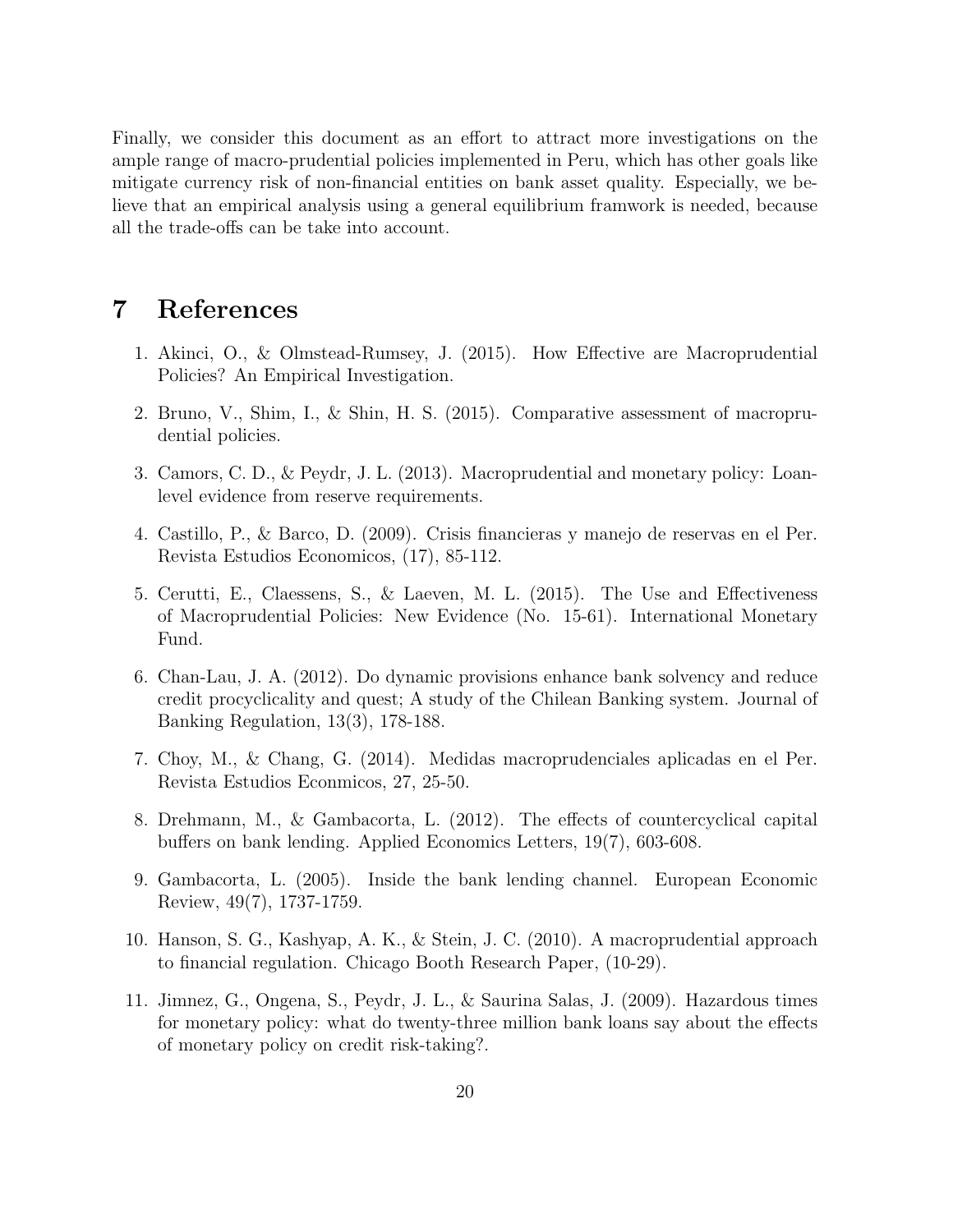- 12. Jimnez, G., Ongena, S., Peydr, J. L., & Saurina Salas, J. (2012). Macroprudential policy, countercyclical bank capital buffers and credit supply: Evidence from the Spanish dynamic provisioning experiments. National Bank of Belgium Working Paper, (231).
- 13. Laeven, L., & Majnoni, G. (2003). Loan loss provisioning and economic slowdowns: too much, too late?. Journal of Financial Intermediation, 12(2), 178-197.
- 14. Tovar Mora, C. E., Garcia-Escribano, M., & Vera Martin, M. (2012). Credit growth and the effectiveness of reserve requirements and other macroprudential instruments in Latin America. IMF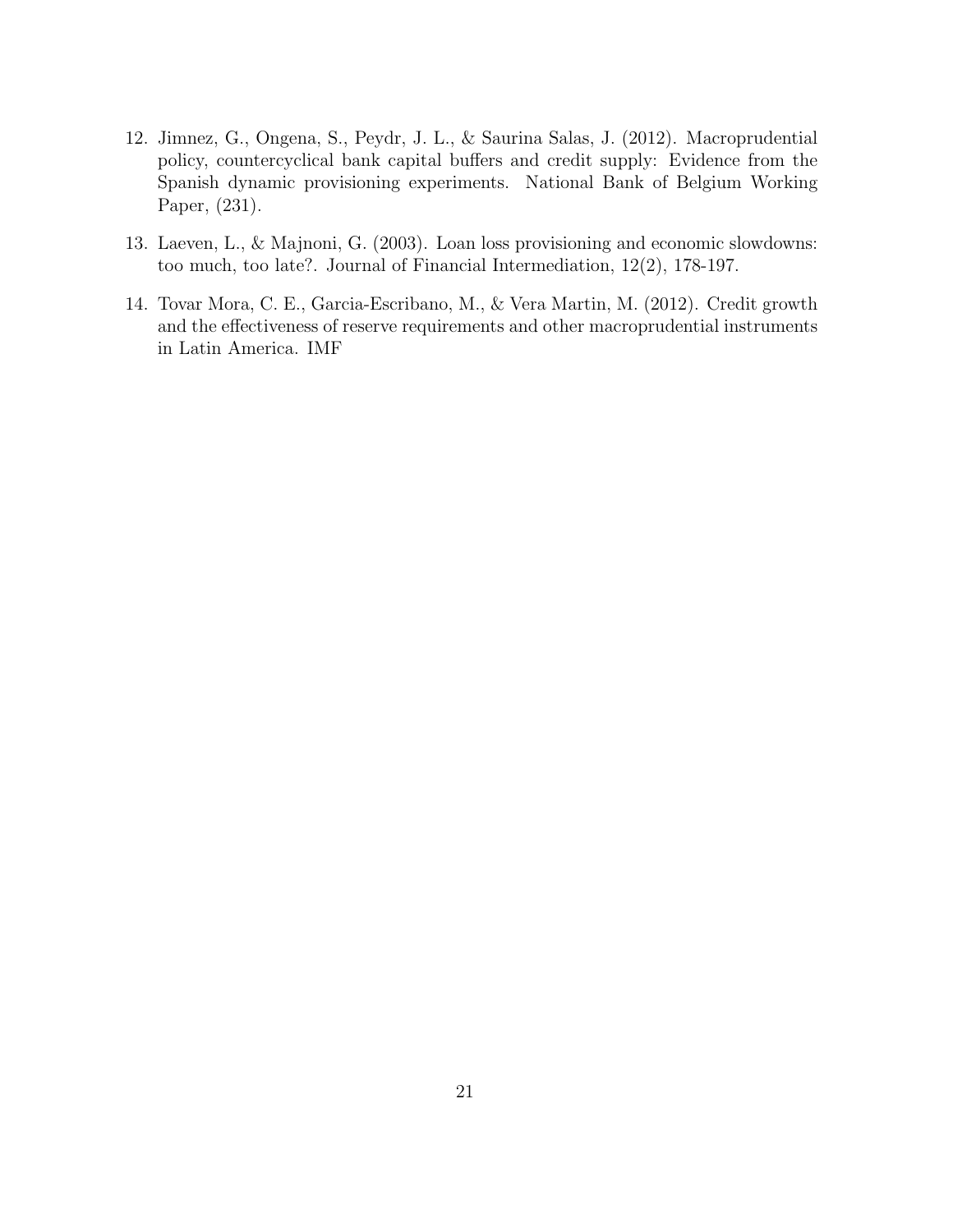# 8 Appendix

|                                           | Table 1 |  |  |
|-------------------------------------------|---------|--|--|
| Regression Results for Equations 1 and 2. |         |  |  |

|                                           | <b>Equation 1</b> |         | <b>Equation 2</b> |         |  |
|-------------------------------------------|-------------------|---------|-------------------|---------|--|
|                                           | Coef.             | p-value | Coef.             | p-value |  |
| <b>Macroeconomic controls</b>             |                   |         |                   |         |  |
| $\Delta$ Exchange rate (t)                | $-0.065$ *        | 0,10    | $-0,095$ **       | 0,03    |  |
| $(t-1)$                                   | $-0,203$ ***      | 0,00    | $-0,204$ ***      | 0,00    |  |
| $(t-2)$                                   | $-0,148$ ***      | 0,00    | $-0.099*$         | 0,07    |  |
| $(t-3)$                                   | $0,146$ ***       | 0,00    | $0,140$ ***       | 0,01    |  |
| $\Delta$ Interbank rate (t)               | 0,002             | 0,45    | $-0,001$          | 0,81    |  |
| $(t-1)$                                   | 0,004             | 0,14    | $0,009$ **        | 0,02    |  |
| $(t-2)$                                   | 0,009 ***         | 0,00    | $0,007$ **        | 0,04    |  |
| $(t-3)$                                   | $0,007$ ***       | 0,00    | $0,017$ ***       | 0,00    |  |
| $\Delta$ Current Account (t)              | $-0,000007$ ***   | 0,00    | $-0,000006$ ***   | 0,00    |  |
| $(t-1)$                                   | 0,000004 ***      | 0,01    | 0,000003 *        | 0,07    |  |
| $(t-2)$                                   | 0,000004 **       | 0,02    | 0,000004 **       | 0,03    |  |
| $(t-3)$                                   | $-0,000001$       | 0,63    | 0,000000          | 0,83    |  |
|                                           |                   |         |                   |         |  |
| <b>Bank controls</b><br>Capital Ratio (t) | 0,001             | 0,51    | 0,001             | 0,60    |  |
| $(t-1)$                                   | $-0,001$          | 0,50    | $-0,001$          | 0,67    |  |
|                                           | $0,005$ ***       | 0,00    | $0,005$ ***       |         |  |
| $(t-2)$                                   | $-0,001$          |         |                   | 0,00    |  |
| $(t-3)$                                   |                   | 0,18    | $-0,001$          | 0,28    |  |
| Liquidity ratio (t)                       | 0,000             | 0,24    | 0,000             | 0,12    |  |
| $(t-1)$                                   | 0,000             | 0,41    | 0,000             | 0,69    |  |
| $(t-2)$                                   | $0,000$ ***       | 0,01    | $0,000$ ***       | 0,01    |  |
| $(t-3)$                                   | $0,000$ **        | 0,02    | $0,000$ **        | 0,02    |  |
| Log (Total assets) (t)                    | $-0.098$ ***      | 0.00    | $-0.092$ ***      | 0.00    |  |
| $(t-1)$                                   | 0,090 ***         | 0,01    | $0,091$ ***       | 0,01    |  |
| $(t-2)$                                   | $-0,082$ ***      | 0,01    | $-0,093$ ***      | 0,00    |  |
| $(t-3)$                                   | $-0,023$          | 0,32    | $-0,008$          | 0,73    |  |
| Deposits to Liabilities (t)               | 0,000             | 0,35    | 0,000             | 0,43    |  |
| $(t-1)$                                   | $0,002$ ***       | 0,00    | $0,002$ ***       | 0,00    |  |
| $(t-2)$                                   | $-0.002$ ***      | 0,00    | $-0,002$ ***      | 0,00    |  |
| $(t-3)$                                   | $0,001$ ***       | 0,00    | $0,001$ ***       | 0,00    |  |
| <b>Monetary conditions</b>                |                   |         |                   |         |  |
| Reserve Requirement PEN (t)               | $-0.002$ **       | 0,04    | $-0,003$ ***      | 0,01    |  |
| $(t-1)$                                   | $0,003$ ***       | 0,01    | $0,003$ ***       | 0,00    |  |
| $(t-2)$                                   | $0,003$ ***       | 0,01    | $0,003$ ***       | 0,00    |  |
| $(t-3)$                                   | 0,001             | 0,20    | 0,001             | 0,24    |  |
| Reserve Requirement USD (t)               | 0,000             | 0,97    | 0,000             | 0,64    |  |
| $(t-1)$                                   | $-0.002$ ***      | 0,01    | $-0,002$ **       | 0,03    |  |
| $(t-2)$                                   | $-0.002$ ***      | 0,01    | $-0,002$ ***      | 0,00    |  |
| $(t-3)$                                   | $0,002$ ***       | 0,00    | $0,002$ ***       | 0,00    |  |
|                                           |                   |         |                   |         |  |
| <b>Dynamic Provisions</b>                 |                   |         |                   |         |  |
| Prov (t)                                  |                   |         | $-0,011$ **       | 0,03    |  |
| $(t-1)$                                   | $-0,014$ ***      | 0,00    | $-0,009$          | 0,06    |  |
| $(t-2)$                                   |                   |         | $-0,012$ ***      | 0,01    |  |
| $(t-3)$                                   |                   |         | $0,010***$        | 0,00    |  |
| Others:                                   |                   |         |                   |         |  |
| Seasonal effects                          | Yes               |         | Yes               |         |  |
| Constant                                  | $1,046$ ***       | 0,00    | 0,938 ***         | 0       |  |
| Number of banks                           | 9                 |         | 9                 |         |  |
| Number of obs.                            | 841 144           |         | 841 144           |         |  |
|                                           |                   |         |                   |         |  |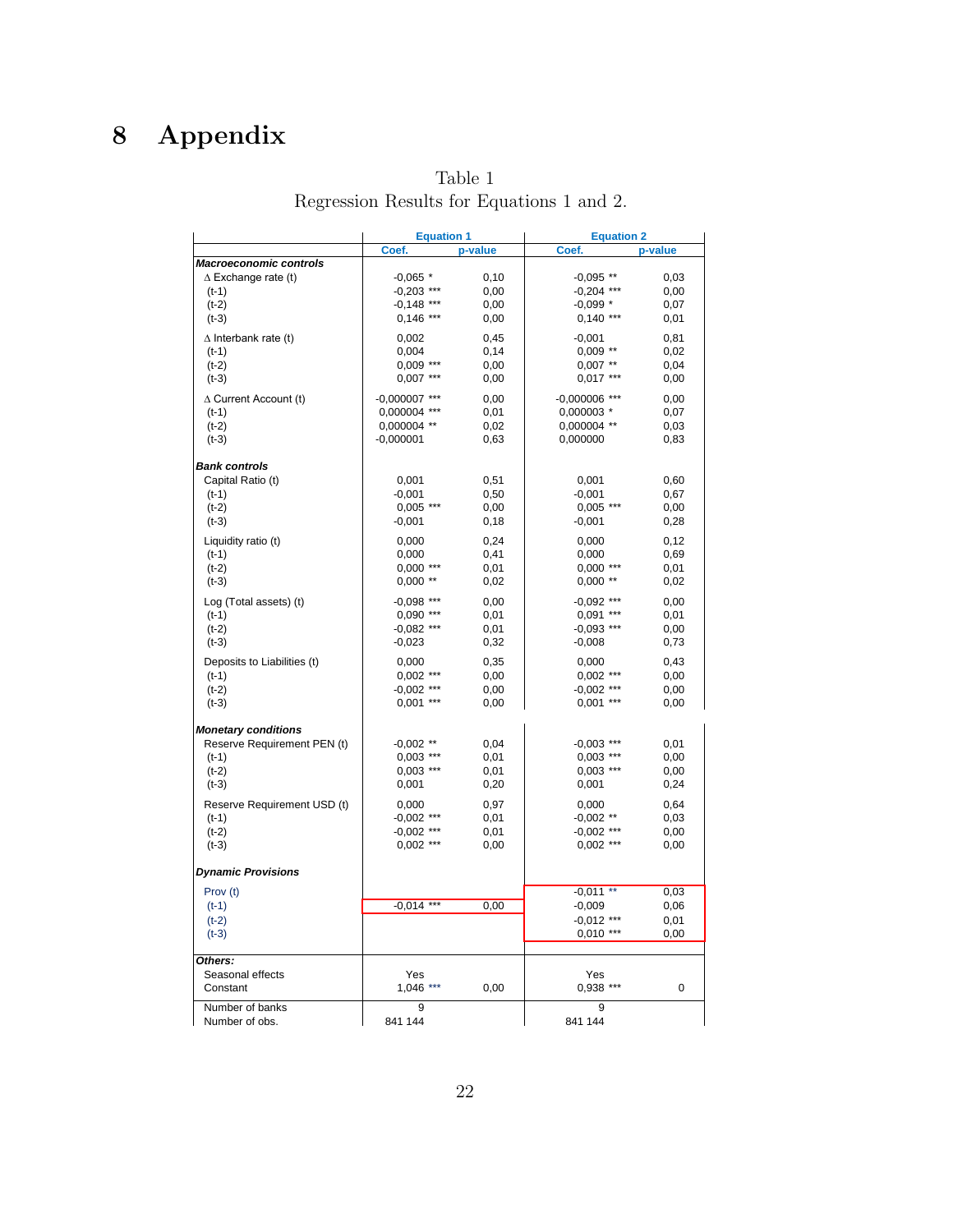| Table 2                                   |  |
|-------------------------------------------|--|
| Regression Results for Equations 3 and 4. |  |

|                               | <b>Equation 3</b> |         | <b>Equation 4</b> |         |  |
|-------------------------------|-------------------|---------|-------------------|---------|--|
|                               | Coef.             | p-value | Coef.             | p-value |  |
| <b>Macroeconomic controls</b> |                   |         |                   |         |  |
| $\Delta$ Exchange rate (t)    | $-0,069$ *        | 0,08    | $-0,055$          | 0,22    |  |
| $(t-1)$                       | $-0,124$ **       | 0,02    | $-0,197$ ***      | 0,00    |  |
| $(t-2)$                       | $-0,101$ **       | 0,05    | $-0,095$          | 0,12    |  |
| $(t-3)$                       | $0,227$ ***       | 0,00    | $0,157***$        | 0,01    |  |
| $\Delta$ Interbank rate (t)   | $-0,001$          | 0,82    | $-0,003$          | 0,54    |  |
| $(t-1)$                       | 0,002             | 0,53    | $-0,002$          | 0,67    |  |
| $(t-2)$                       | $0,010***$        | 0,00    | 0,005             | 0,15    |  |
| $(t-3)$                       | $0,005$ **        | 0,03    | $0,019$ ***       | 0,00    |  |
| $\Delta$ Current Account (t)  | $-0,000004$ **    | 0,02    | $-0,000005$ ***   | 0,01    |  |
| $(t-1)$                       | 0,000005 ***      | 0,00    | 0,000003 *        | 0,08    |  |
| $(t-2)$                       | 0,000005 ***      | 0,01    | 0,000005 ***      | 0,01    |  |
| $(t-3)$                       | $-0,000001$       | 0,60    | 0,000002          | 0,31    |  |
|                               |                   |         |                   |         |  |
| <b>Bank controls</b>          |                   |         |                   |         |  |
| Capital Ratio (t)             | 0,001             | 0,62    | 0,001             | 0,46    |  |
| $(t-1)$                       | 0,000             | 0,88    | 0,000             | 0,90    |  |
| $(t-2)$                       | $0,005$ ***       | 0,00    | $0,004$ ***       | 0,01    |  |
| $(t-3)$                       | $-0,001$          | 0,42    | $-0,001$          | 0,39    |  |
| Liquidity ratio (t)           | 0,000             | 0,25    | $0,000$ **        | 0,02    |  |
| $(t-1)$                       | 0,000             | 0,24    | 0,000             | 0,23    |  |
| $(t-2)$                       | $0,000$ **        | 0,04    | $0,000$ **        | 0,02    |  |
| $(t-3)$                       | $0,000*$          | 0,06    | $0,000$ ***       | 0,00    |  |
|                               |                   |         |                   |         |  |
| Log (Total assets) (t)        | $-0,101$ ***      | 0,00    | $-0,093$ ***      | 0,00    |  |
| $(t-1)$                       | $0.098$ ***       | 0,00    | $0,099$ ***       | 0,00    |  |
| $(t-2)$                       | $-0,080$ ***      | 0,01    | $-0,075$ **       | 0,02    |  |
| $(t-3)$                       | $-0,005$          | 0,82    | $-0,012$          | 0,64    |  |
| Deposits to Liabilities (t)   | 0,000             | 0,42    | $-0,001$          | 0,12    |  |
| $(t-1)$                       | $0,002$ ***       | 0,00    | $0,002$ ***       | 0,00    |  |
| $(t-2)$                       | $-0,002$ ***      | 0,00    | $-0,002$ ***      | 0,00    |  |
| $(t-3)$                       | $0,001$ ***       | 0,00    | $0,001$ ***       | 0,01    |  |
|                               |                   |         |                   |         |  |
| <b>Monetary conditions</b>    |                   |         |                   |         |  |
| Reserve Requirement PEN (t)   | 0,000             | 0,99    | $-0,002$ *        | 0,10    |  |
| $(t-1)$                       | $0,003$ ***       | 0,00    | 0,002             | 0, 15   |  |
| $(t-2)$                       | $0,004$ ***       | 0,00    | $0,005$ ***       | 0,00    |  |
| $(t-3)$                       | $0,003$ ***       | 0,01    | $0,004$ ***       | 0,00    |  |
| Reserve Requirement USD (t)   | 0,000             | 0,57    | 0,000             | 0,91    |  |
| $(t-1)$                       | $-0,002$ ***      | 0,02    | $-0,001$          | 0,20    |  |
| $(t-2)$                       | $-0,002$ ***      | 0,02    | $-0,002$ ***      | 0,00    |  |
| $(t-3)$                       | $0,002$ ***       | 0,00    | $0,002$ ***       | 0,00    |  |
|                               |                   |         |                   |         |  |
| <b>Dynamic Provisions</b>     |                   |         |                   |         |  |
| Tightening (t)                |                   |         | $-0,036$ ***      | 0,00    |  |
| $(t-1)$                       | $-0,040$ ***      | 0,00    | $-0,029$ **       | 0,05    |  |
| $(t-2)$                       |                   |         | 0,004             | 0,80    |  |
| $(t-3)$                       |                   |         | 0,009             | 0,58    |  |
| Easiing (t)                   |                   |         | $-0,032$ ***      | 0,01    |  |
| $(t-1)$                       | $-0,005$          | 0,41    | 0,001             | 0,97    |  |
| $(t-2)$                       |                   |         | $0,046$ ***       | 0,01    |  |
| $(t-3)$                       |                   |         | $-0,010$          | 0,58    |  |
| Others:                       |                   |         |                   |         |  |
| Seasonal effects              | Yes               |         | Yes               |         |  |
| Constant                      | $0,798$ ***       | 0       | $0,752$ ***       | 0,00    |  |
|                               |                   |         |                   |         |  |
| Number of banks               | 9                 |         | 9                 |         |  |
| Number of obs.                | 841 144           |         | 841 144           |         |  |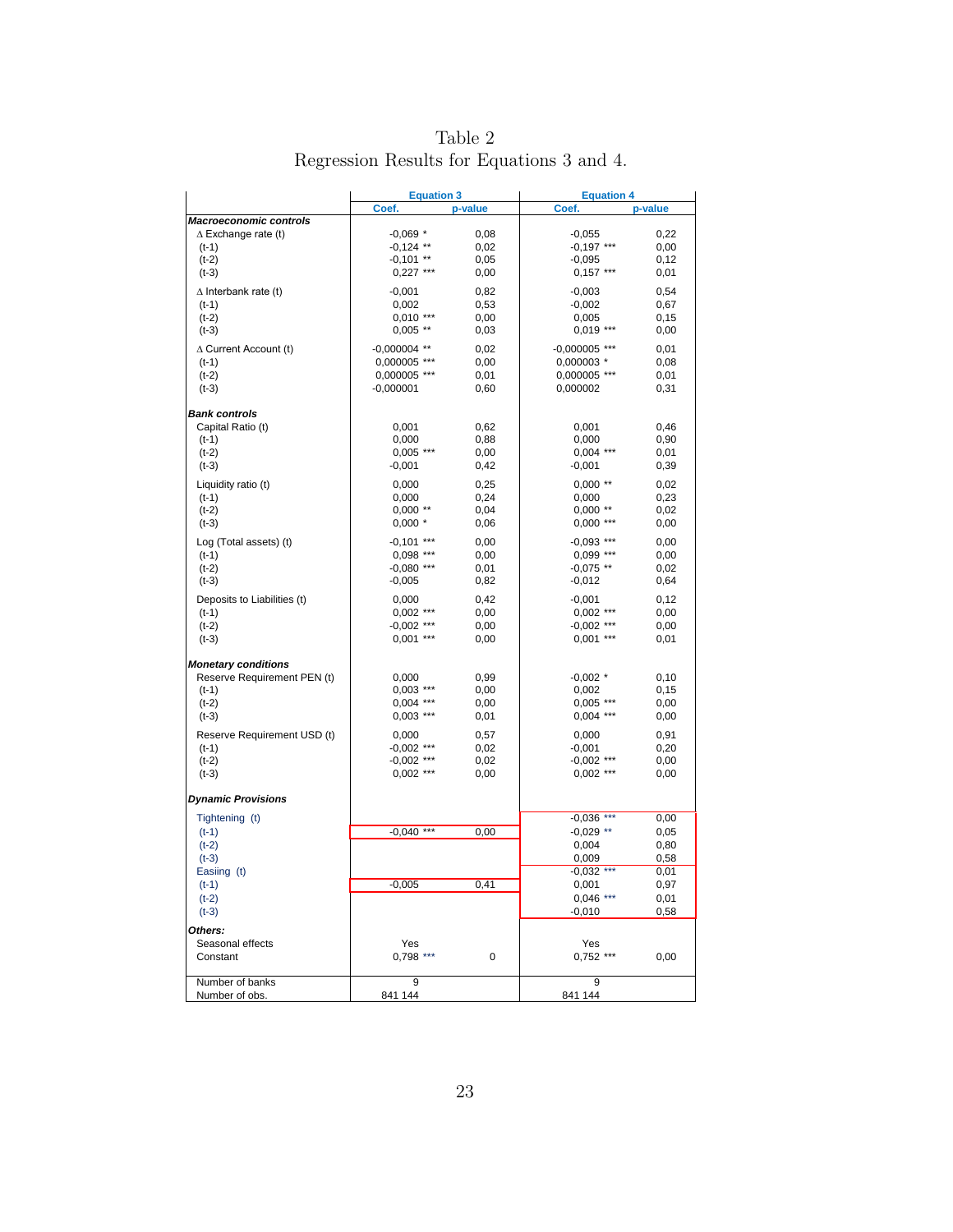|                                           | Table 3 |  |  |
|-------------------------------------------|---------|--|--|
| Regression Results for Equations 5 and 6. |         |  |  |

|                                                               | <b>Equation 5</b> |              | <b>Equation 6</b>    |                |
|---------------------------------------------------------------|-------------------|--------------|----------------------|----------------|
|                                                               | Coef.             | p-value      | Coef.                | p-value        |
| <b>Macroeconomic controls</b>                                 |                   |              |                      |                |
| $\Delta$ Exchange rate (t)                                    | $-0,072$ *        | 0,08         | $-0,122$ ***         | 0,01           |
| (t-1)                                                         | $-0,247$ ***      | 0,00         | $-0,233$ ***         | 0,00           |
| $(t-2)$                                                       | $-0,191$ ***      | 0,00         | $-0,136$ **          | 0,02           |
| $(t-3)$                                                       | $0,159***$        | 0,00         | $0,155***$           | 0,00           |
| $\Delta$ Interbank rate (t)                                   | 0,002             | 0,59         | 0,001                | 0,79           |
| $(t-1)$                                                       | 0,005             | 0,27         | 0,006                | 0, 16          |
| $(t-2)$                                                       | 0,005             | 0,17         | 0,005                | 0,12           |
| $(t-3)$                                                       | $0,013$ ***       | 0,00         | $0,017***$           | 0,00           |
|                                                               |                   |              |                      |                |
| $\Delta$ Current Account (t)                                  | $-0,000005$ ***   | 0,01         | $-0,000004$ **       | 0,02           |
| $(t-1)$                                                       | 0,000002          | 0,23         | 0,000002             | 0,27           |
| $(t-2)$                                                       | 0,000005 **       | 0,02         | 0,000004 **          | 0,05           |
| $(t-3)$                                                       | 0,000001          | 0,58         | 0,000001             | 0,64           |
| <b>Bank controls</b>                                          |                   |              |                      |                |
| Capital Ratio (t)                                             | $0,003$ **        | 0,03         | $0,002$ *            | 0,06           |
| (t-1)                                                         | $-0,001$          | 0,36         | $-0,001$             | 0,49           |
| $(t-2)$                                                       | $0,006$ ***       | 0,00         | $0,005$ ***          | 0,00           |
| $(t-3)$                                                       | $-0,001$          | 0,23         | $-0,001$             | 0,32           |
| Liquidity ratio (t)                                           | 0,000             | 0,21         | 0,000                | 0,14           |
| $(t-1)$                                                       | 0,000             | 0,36         | 0,000                | 0,61           |
| $(t-2)$                                                       | 0,000             | 0,13         | 0,000                | 0,25           |
| $(t-3)$                                                       | $0,000***$        | 0,04         | 0,000                | 0,12           |
|                                                               |                   |              |                      |                |
| Log (Total assets) (t)                                        | $-0,089$ ***      | 0,00         | $-0,084$ ***         | 0,00           |
| $(t-1)$                                                       | $0,098$ ***       | 0,00         | $0,104$ ***          | 0,00           |
| $(t-2)$                                                       | $-0,107$ ***      | 0,00         | $-0,117$ ***         | 0,00           |
| $(t-3)$                                                       | $-0,014$          | 0,56         | $-0,010$             | 0,66           |
| Deposits to Liabilities (t)                                   | $-0,001$          | 0, 19        | 0,000                | 0,55           |
| $(t-1)$                                                       | $0,002$ ***       | 0,00         | $0,002$ ***          | 0,00           |
| $(t-2)$                                                       | $-0,002$ ***      | 0,00         | $-0,002$ ***         | 0,00           |
| $(t-3)$                                                       | $0,001$ ***       | 0,00         | $0,001$ ***          | 0,00           |
| <b>Monetary conditions</b>                                    |                   |              |                      |                |
| Reserve Requirement PEN (t)                                   | $-0,004$ ***      | 0,00         | $-0,004$ ***         | 0,00           |
| $(t-1)$                                                       | $0,003$ ***       | 0,02         | $0,003$ ***          | 0,00           |
| $(t-2)$                                                       | $0,004$ ***       | 0,00         | $0,004$ ***          | 0,00           |
| $(t-3)$                                                       | 0,001             | 0,55         | 0,000                | 0,78           |
| Reserve Requirement USD (t)                                   | 0,000             | 0,75         | 0,000                | 0,65           |
| $(t-1)$                                                       | $-0,001$ *        | 0, 10        | $-0,001$             | 0,21           |
| $(t-2)$                                                       | $-0,001$ **       | 0,08         | $-0,001$ *           | 0,06           |
| $(t-3)$                                                       | $0,003$ ***       | 0,00         | $0,003$ ***          | 0,00           |
|                                                               |                   |              |                      |                |
| <b>Dynamic Provisions</b>                                     |                   |              |                      |                |
|                                                               |                   |              |                      |                |
| Prov (t)<br>$(t-1)$                                           | $-0,005$          | 0,89         | 0,037<br>0,065       | 0,46<br>0,30   |
| $(t-2)$                                                       |                   |              | $-0,152$ ***         | 0,01           |
| $(t-3)$                                                       |                   |              | $0,009$ ***          | 0,01           |
|                                                               |                   |              |                      |                |
| Interactions between bank controls and macroprudential policy |                   |              |                      |                |
| Prov (t) * Capital Ratio (t)                                  | $-0,005$ ***      | 0,00         | $-0,005$<br>$***$    | 0,000          |
| $(t-1)$                                                       | 0,002             | 0,40         | 0,000                | 0,803          |
| $(t-2)$                                                       | $-0,003$ **       | 0,05         | $-0,002$             | 0,337          |
| Prov (t) * Liquidity Ratio (t)                                | 0,000             | 0,38         | 0,000                | 0,373          |
| $(t-1)$                                                       | $-0,001$ ***      | 0,00         | $-0,001$ ***         | 0,009          |
| $(t-2)$                                                       | $0,001$ **        | 0,02         | $0,000*$             | 0,060          |
| Prov (t) * Log (Total assets) (t)                             | $0,003$ *         | 0,06         | 0,002                | 0,360          |
| $(t-1)$<br>$(t-2)$                                            | 0,000<br>0,002    | 0,89<br>0,36 | -0,002<br>$0,006$ ** | 0,646<br>0,029 |
| Prov (t) * Dep.to.Liabilities (t)                             | 0,000             | 0, 15        | 0,000                | 0,807          |
| $(t-1)$                                                       | 0,000             | 0,93         | $-0,001$             | 0,315          |
| $(t-2)$                                                       | 0,000             | 0,78         | $0,001$ **           | 0,047          |
| Others:                                                       |                   |              |                      |                |
| Seasonal effects                                              | Yes               |              | Yes                  |                |
| Constant                                                      | 1,01419 ***       | 0,000        | 0,965 ***            | 0,00           |
| Number of banks                                               | 9                 |              | 9                    |                |
| Number of obs.                                                | 841 144           |              | 841 144              |                |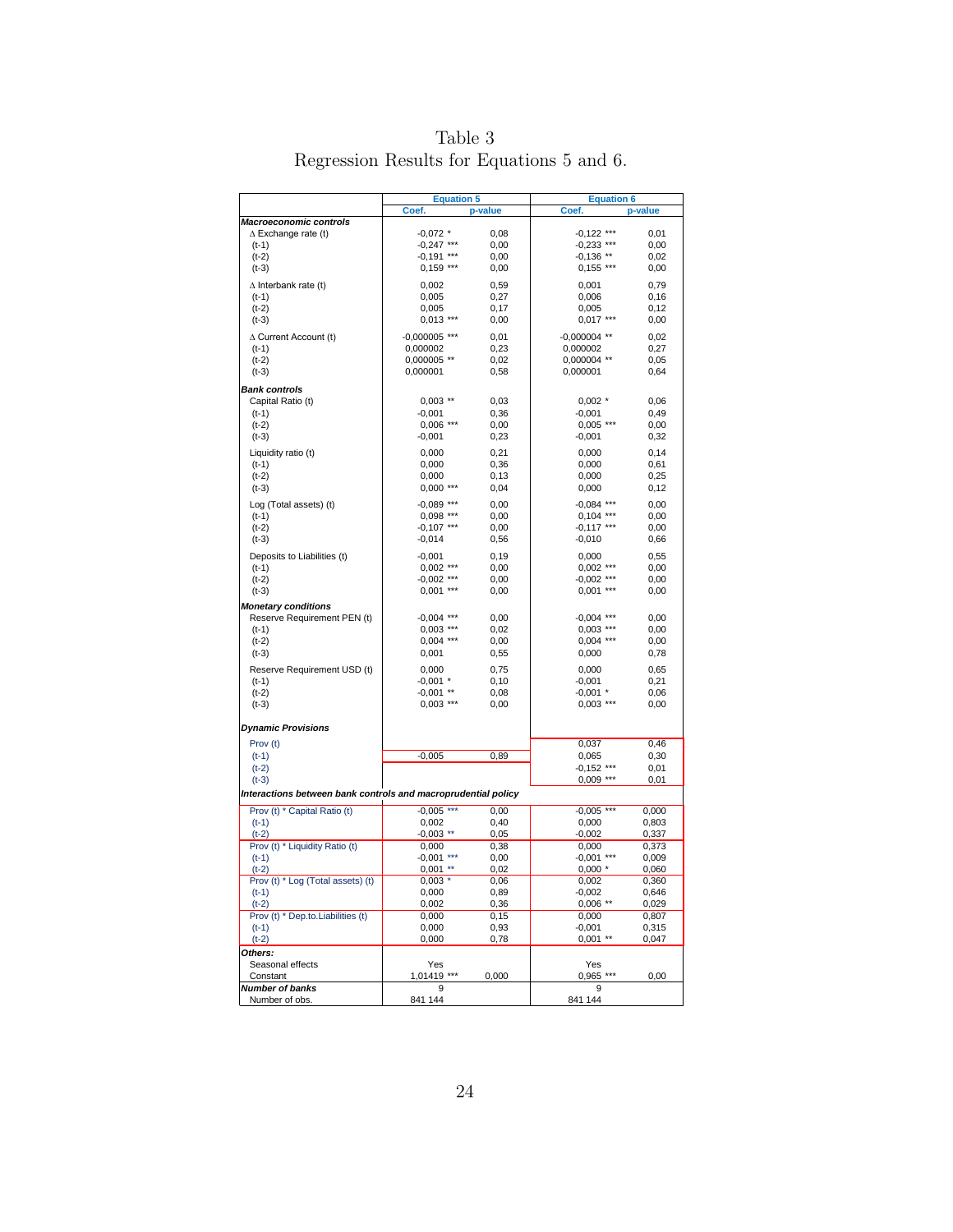|                                                                 | <b>Equation 7</b>           |              | <b>Equation 8</b>           |              |
|-----------------------------------------------------------------|-----------------------------|--------------|-----------------------------|--------------|
|                                                                 | Coef.                       | p-value      | Coef.                       | p-value      |
| <b>Macroeconomic controls</b>                                   |                             |              |                             |              |
| $\Delta$ Exchange rate (t)<br>(t-1)                             | $-0,120$ **<br>$-0,372$ *** | 0,04<br>0,00 | $-0,122$ **<br>$-0,211$ **  | 0,04<br>0,02 |
| (t-2)                                                           | $-0,312$ ***                | 0,00         | $-0,224$ **                 | 0,02         |
| $(t-3)$                                                         | $0,210$ **                  | 0,02         | $0,366$ ***                 | 0,00         |
| $\Delta$ Interbank rate (t)                                     | 0,011                       | 0,20         | $-0,003$                    | 0,78         |
| (t-1)                                                           | $-0,016$ *                  | 0, 10        | $-0,023$ **                 | 0,02         |
| (t-2)                                                           | $-0,012$ **                 | 0,06         | $-0,015$ **                 | 0,02         |
| $(t-3)$                                                         | $0,010$ **                  | 0,06         | $0,029$ ***                 | 0,00         |
| ∆ Current Account (t)                                           | 0,000000                    | 1,00         | 0,000                       | 0,20         |
| $(t-1)$                                                         | 0,000004                    | 0, 13        | $0,000*$                    | 0,09         |
| $(t-2)$                                                         | 0,000002                    | 0,49         | 0,000                       | 0,23         |
| $(t-3)$                                                         | $-0,000004$                 | 0,24         | 0,000                       | 0,62         |
| <b>Bank controls</b>                                            |                             |              |                             |              |
| Capital Ratio (t)                                               | 0,000                       | 0,78         | 0,001                       | 0,59         |
| (t-1)<br>(t-2)                                                  | 0,000<br>$0,004$ ***        | 0,96<br>0,01 | 0,000<br>$0,004$ ***        | 0,98<br>0,01 |
| $(t-3)$                                                         | $-0,001$                    | 0,23         | $-0,001$                    | 0,37         |
|                                                                 | $0,000$ **                  | 0,02         | $0,000***$                  | 0,00         |
| Liquidity ratio (t)<br>$(t-1)$                                  | $0,000*$                    | 0,07         | $0,000$ *                   | 0,07         |
| (t-2)                                                           | $0,000$ *                   | 0,09         | 0,000                       | 0,13         |
| (t-3)                                                           | $0,000***$                  | 0,00         | $0,000***$                  | 0,00         |
| Log (Total assets) (t)                                          | $-0,104$ ***                | 0,00         | $-0,110$ ***                | 0,00         |
| $(t-1)$                                                         | $0,111***$                  | 0,00         | $0,128$ ***                 | 0,00         |
| (t-2)                                                           | $-0,095$ ***                | 0,00         | $-0,088$ ***                | 0,01         |
| $(t-3)$                                                         | $-0,026$                    | 0,29         | $-0,025$                    | 0,30         |
| Deposits to Liabilities (t)                                     | $-0,001$ *                  | 0,09         | $-0,001$                    | 0,12         |
| (t-1)                                                           | $0,002$ ***                 | 0,00         | $0,001$ ***                 | 0,01         |
| (t-2)                                                           | $-0,002$ ***                | 0,00         | $-0,001$ ***                | 0,00         |
| $(t-3)$                                                         | $0,001$ ***                 | 0,01         | $0,001$ ***                 | 0,00         |
| <b>Monetary conditions</b>                                      |                             |              |                             |              |
| Reserve Requirement PEN (t)                                     | $-0,004$ **                 | 0,02         | $-0,003$ *                  | 0,09         |
| (t-1)                                                           | 0,002                       | 0,21         | $0,003$ **                  | 0,04         |
| $(t-2)$                                                         | $0,006$ ***                 | 0,00         | $0,007$ ***                 | 0,00         |
| $(t-3)$                                                         | $0,003$ ***                 | 0,01         | $0,003$ **                  | 0,03         |
| Reserve Requirement USD (t)                                     | 0,000                       | 0,52         | $-0,001$                    | 0,38         |
| (t-1)                                                           | $-0,001$                    | 0,13         | $-0,001$ *                  | 0,06         |
| (t-2)<br>$(t-3)$                                                | $-0,002$ **<br>$0,002$ ***  | 0,02<br>0,00 | $-0,002$ ***<br>$0,002$ *** | 0,01<br>0,00 |
|                                                                 |                             |              |                             |              |
| <b>Dynamic Provisions</b>                                       |                             |              |                             |              |
| Prov (t)                                                        |                             |              | $0,039$ ***                 | 0,01         |
| $(t-1)$                                                         | $-0,020$ **                 | 0,02         | $-0,056$ ***                | 0,01         |
| $(t-2)$                                                         |                             |              | $-0,051$ ***                | 0,00         |
| $(t-3)$                                                         |                             |              | $0,026$ ***                 | 0,00         |
| Interactions between monetary policy and macroprudential policy |                             |              |                             |              |
| Prov (t) * Interbank rate (t)                                   | $-0.092$ ***                | 0,01         | $0,037$ ***                 | 0,00         |
| $(t-1)$                                                         | $0,113$ ***                 | 0,00         | omitted<br>$***$            |              |
| $(t-2)$                                                         | $-0,025$ ***                | 0,01         |                             |              |
| Prov (t) * Interbank rate (t-1)                                 | 0,040                       | 0,25         | 0,017                       | 0,46         |
| Prov (t) * Interbank rate (t-2)                                 | 0,019                       | 0,80         | $-0,103$                    | 0,24         |
| Prov (t-1) * Interbank rate (t-1)                               | $-0,076$ **                 | 0,02         | $0,048$ **                  | 0,04         |
| Prov (t-1) * Interbank rate (t-2)                               | $-0,023$                    | 0,76         | 0,047                       | 0,61         |
|                                                                 |                             |              |                             |              |
| Prov (t-2) * Interbank rate (t)                                 | 0,040                       | 0,12         | $-0,045$ ***                | 0,00         |
| Prov (t-2) * Interbank rate (t-2)                               | $-0,011$                    | 0,47         | $0,026$ ***                 | 0,00         |
| Others:                                                         |                             |              |                             |              |
| Seasonal effects                                                | Yes                         |              | Yes                         |              |
| Constant                                                        | 1,097 **                    | 0,00         | $0,921$ **                  | 0,00         |
| Number of banks                                                 | 9                           |              | 9                           |              |
| Number of obs.                                                  | 841 144                     |              | 841 144                     |              |

Table 4 Regression Results for Equations 7 and 8.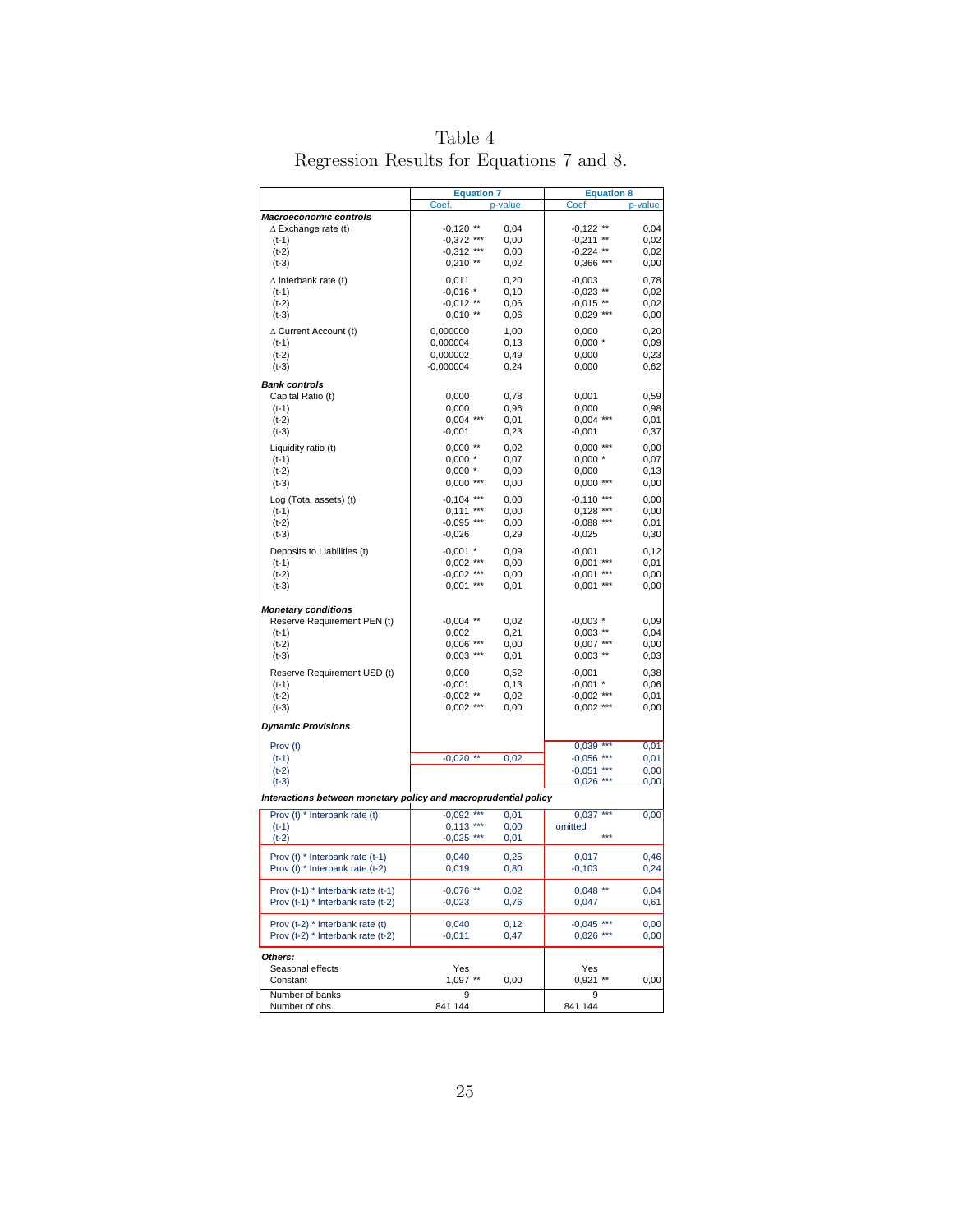|                                  | <b>Contemporaneous Effect</b> |         | <b>First Lag Effect</b> |         | <b>Contemporaneous and Lagged</b><br><b>Effects</b> |                |  |
|----------------------------------|-------------------------------|---------|-------------------------|---------|-----------------------------------------------------|----------------|--|
|                                  | Coef.                         | P-value | Coef.                   | P-value | Coef.                                               | P-value        |  |
| <b>Macroeconomic controls</b>    |                               |         |                         |         |                                                     |                |  |
| $\Delta$ Exchange rate (t)       | 5,885                         | 0,327   | 7,530                   | 0,135   | 6,172                                               | 0,279          |  |
| $(t-1)$                          | $9,132$ *                     | 0,082   | 11,621 **               | 0,020   | 8,972                                               | 0,108          |  |
| $(t-2)$                          | $-2,997$                      | 0,459   | 0,228                   | 0,958   | 0,918                                               | 0,837          |  |
| $(t-2)$                          | 10,963 ***                    | 0,001   | 13,388 ***              | 0,000   | 14,374 ***                                          | 0,000          |  |
| $\Delta$ Interbank rate (t)      | $-0,304$                      | 0,343   | $-0,298$                | 0,349   | $-0,269$                                            | 0,382          |  |
| $(t-1)$                          | 1,290 ***                     | 0,001   | 1,229 ***               | 0,001   | 1,238 ***                                           | 0,001          |  |
| $(t-2)$                          | $-0,014$                      | 0,909   | $-0,078$                | 0,535   | $-0,015$                                            | 0,923          |  |
| $(t-3)$                          | $1,253$ ***                   | 0,000   | 1,226 ***               | 0,000   | $1,174$ ***                                         | 0,000          |  |
| A Gross Domestic Product (t)     | 80,436 ***                    | 0,004   | 73,872 ***              | 0,007   | 28,824                                              | 0,318          |  |
| $(t-1)$                          | -120,534 ***                  | 0,003   | $-108,405$ ***          | 0,007   | $-69,581$ **                                        | 0,045          |  |
| $(t-2)$                          | 8,243                         | 0,773   | 21,697                  | 0,442   | 8,376                                               | 0,818          |  |
| $(t-3)$                          | -77,699 **                    | 0,016   | $-80,796$ **            | 0,019   | $-60,325$ **                                        | 0,039          |  |
| $\Delta$ Current Account (t)     | 0,000                         | 0,619   | 0,000                   | 0,608   | 0,000                                               | 0,748          |  |
| $(t-1)$                          | 0,000                         | 0,426   | 0,000                   | 0,128   | $0,000$ **                                          | 0,049          |  |
| $(t-2)$                          | 0,000                         | 0,775   | 0,000                   | 0,692   | 0,000                                               | 0,553          |  |
| $(t-3)$                          | 0,000                         | 0,527   | 0,000                   | 0,151   | $0,000$ *                                           | 0,075          |  |
| <b>Reserve Requirements</b>      |                               |         |                         |         |                                                     |                |  |
| Foreign Currency (t)             | 0.033                         | 0,454   | $0,024$ **              | 0,563   | 0,018                                               | 0,665          |  |
| $(t-1)$                          | $0,081$ *                     | 0,088   | 0,072                   | 0,123   | 0,063                                               | 0,198          |  |
| $(t-2)$                          | $-0,056$                      | 0,208   | $-0,056$                | 0,184   | $-0,063$                                            | 0,144          |  |
| $(t-3)$                          | $-0,026$                      | 0,433   | $-0,022$                | 0,472   | $-0,029$                                            | 0,347          |  |
| <b>Bank controls</b>             |                               |         |                         |         |                                                     |                |  |
| Capital Ratio (t)                | $-0.083$                      | 0,109   | $-0,100$ *              | 0,065   | $-0.118$ **                                         | 0.044          |  |
| $(t-1)$                          | $0.156$ ***                   | 0,006   | $0,159$ ***             | 0,005   | 0,170 ***                                           | 0,002          |  |
| $(t-2)$                          | $-0,036$                      | 0,500   | $-0,020$ **             | 0,699   | $-0,019$                                            | 0,729          |  |
| $(t-3)$                          | $0,126$ **                    | 0,030   | $0,130$ **              | 0,026   | $0,121$ **                                          | 0,039          |  |
| Liquidity ratio (t)              | 0,033                         | 0,119   | 0,031                   | 0,143   | 0,031                                               | 0,147          |  |
| $(t-1)$                          | 0,015                         | 0,107   | $0,014$ *               | 0,099   | 0,011                                               | 0,225          |  |
| $(t-2)$                          | $-0,006$                      | 0,641   | $-0,004$ ***            | 0,743   | $-0,003$                                            | 0,820          |  |
| $(t-3)$                          | $-0.035$ **                   | 0,046   | $-0.035$ **             | 0,046   | $-0.035$ **                                         | 0,041          |  |
|                                  |                               |         |                         |         |                                                     |                |  |
| Log (Total assets) (t)           | $-3,504$ ***                  | 0,007   | $-3,383$ ***            | 0,007   | $-3,091$ ***                                        | 0,008          |  |
| $(t-1)$                          | 0,292                         | 0,717   | 0,295                   | 0,639   | 0,221                                               | 0,696          |  |
| $(t-2)$                          | 0,374                         | 0,647   | $0,480**$               | 0,529   | 0,436                                               | 0,548          |  |
| $(t-3)$                          | 2,317                         | 0,115   | $2,313$ *               | 0,088   | 2,098                                               | 0,112          |  |
| PdDollar                         | $-0,489$                      | 0,447   |                         |         | 1.686                                               | 0.147          |  |
| PdDollar (t-1)                   |                               |         | $-1.016$ **             | 0,051   | $-2,362$ ***                                        | 0,004          |  |
| PdDollar (t-2)<br>PdDollar (t-3) |                               |         |                         |         | $0,785$ $*$<br>$-1,130$ *                           | 0,098<br>0,085 |  |
|                                  |                               |         |                         |         |                                                     |                |  |
| Constant                         | 2,964                         | 0,576   | 0,808                   | 0.869   | 1,389                                               | 0,783          |  |

Table 5Regression Results for Mortage Dollarization Rate.